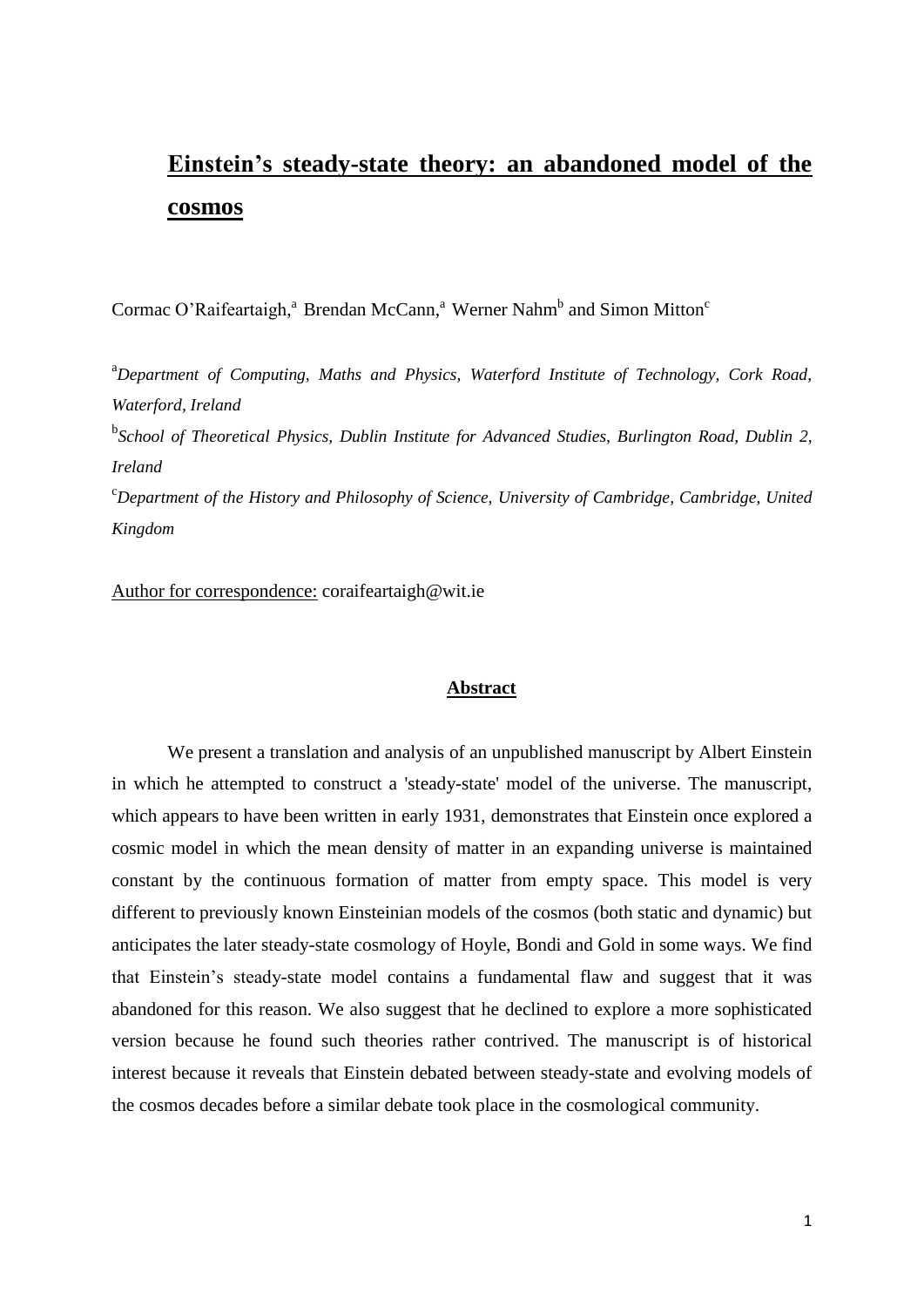#### **1. Introduction**

In the course of our research into Einstein's cosmology in the early  $1930s$ , we recently came upon an attempted model of the cosmos that he did not publish. This model is set out in a signed, four-page handwritten manuscript entitled *"Zum kosmologischen Problem"* in the Albert Einstein Archives of the Hebrew University of Jerusalem (Einstein 1931a). Until now,<sup>2</sup> the manuscript was understood to be a draft of the paper *"Zum kosmologischen Problem der allgemeinen Relativitätstheorie"*, published by Einstein in the journal *Sitzungsberichte der Königlich Preussischen Akademie der Wissenschaften* (Einstein 1931b). However, on examining the manuscript we found that it features a model of the cosmos strikingly different to the *Sitzungsberichte* paper, despite some similarities in title and opening paragraphs (figure 1).

The manuscript indicates that Einstein once explored a model of an expanding universe in which the density of matter remains constant due to a continuous formation of matter from empty space. This model is very different to other Einsteinian models of the cosmos, such as his early model of a static universe (Einstein 1917) or his later models of a dynamic, evolving universe (Einstein 1931b, Einstein and de Sitter 1932). However, the model anticipates the well-known steady-state theories of Fred Hoyle, Hermann Bondi and Tommy Gold (Hoyle 1948; Bondi and Gold 1948) in some ways.

We present a guided tour of Einstein's manuscript in section 2 of our paper and discuss a likely date for the work in section 3. In section 4, we consider possible reasons for Einstein's abandonment of his steady-state theory, not least a fundamental flaw in the derivation. The model is considered in the context of other steady-state theories in section 5, and in the context of Einstein's philosophy of cosmology in section 6. We provide a translation of the original manuscript in an Appendix by kind permission of the Albert Einstein Archive of the Hebrew University of Jerusalem.

1

<sup>1</sup> See (O'Raifeartaigh and McCann 2014).

<sup>&</sup>lt;sup>2</sup> This point has been confirmed by John Stachel, the founding editor of the Einstein Papers Project (Stachel 2013).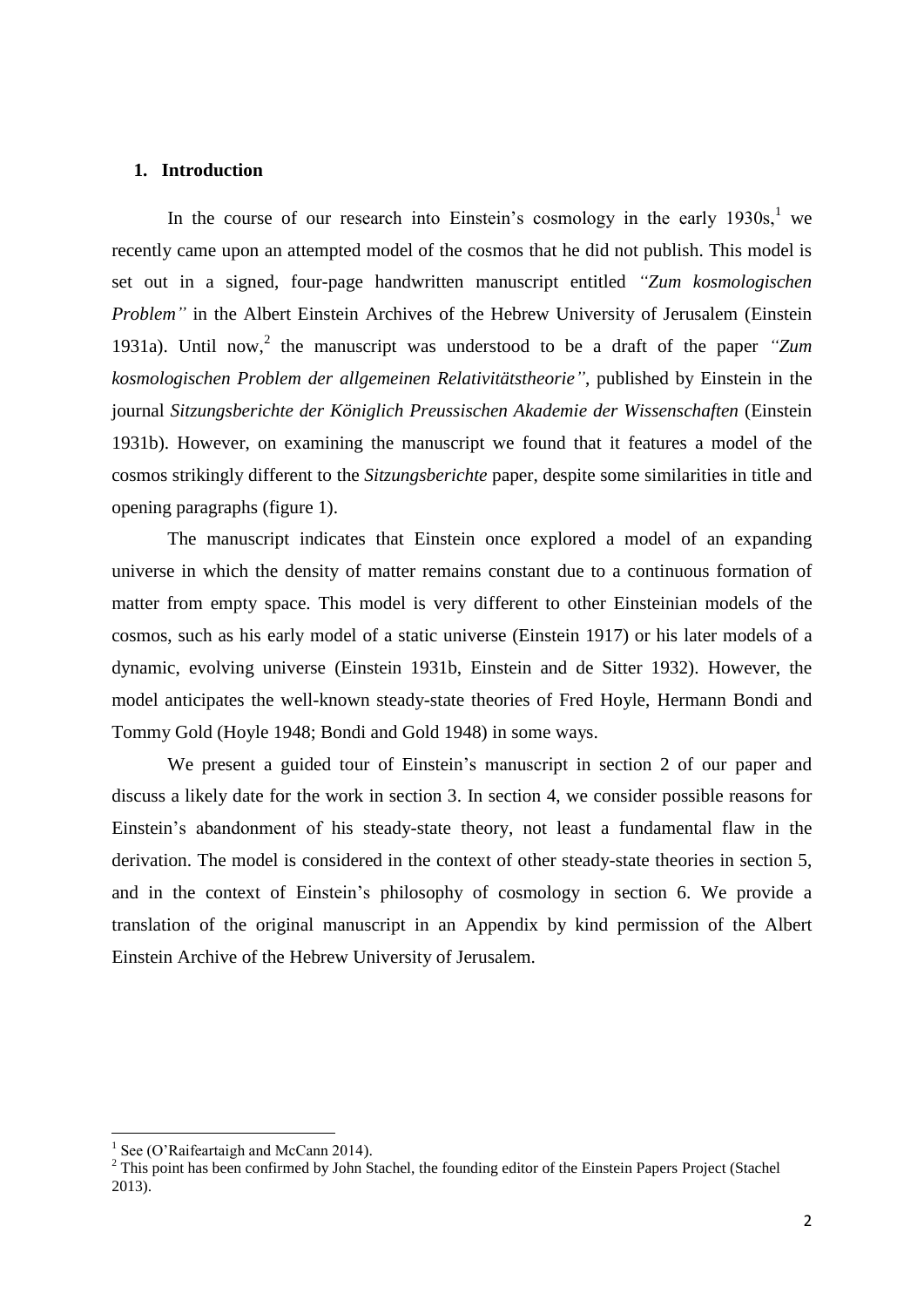## **2. A guided tour of the manuscript<sup>3</sup>**

The manuscript begins with Einstein recalling the well-known problem of gravitational collapse in a Newtonian universe. This starting point is similar to Einstein's seminal cosmological paper of 1917 (Einstein 1917), although he now includes a reference to the work of Hugo Seeliger:

> *"It is well known that the most important fundamental difficulty that emerges when one asks how the stellar matter fills up space in very large dimensions is that the laws of gravity are not in general consistent with the hypothesis of a finite mean density of matter. Thus, at a time when Newton's theory of gravity was still generally accepted, Seeliger had already modified the Newtonian law by the introduction of a distance function that, for large distances r, diminishes considerably faster than 1/r<sup>2</sup> ."*

Einstein points out that a similar problem arises in relativistic models of the cosmos, and recalls his introduction of the cosmological constant to the field equations of relativity to render them consistent with a static universe of constant radius and matter density:

> *"This difficulty also arises in the general theory of relativity. However, I have shown in the past that this can be overcome by the introduction of the so-called "λ–term" to the field equations. The field equations can then be written in the form*

$$
\left(R_{ik} - \frac{1}{2}g_{ik}R\right) - \lambda g_{ik} = \kappa T_{ik} \qquad \qquad \dots (1)
$$

 $R_{ik} = \Gamma_{ik\sigma}^{\sigma} - \Gamma_{i\sigma k}^{\sigma} - \Gamma_{i\tau}^{\sigma} \Gamma_{k\sigma}^{\tau} + \Gamma_{ik}^{\sigma} \Gamma_{\sigma \tau}^{\tau}$  .... (1a)

*At that time, I showed that these equations can be satisfied by a spherical space of constant radius over time, in which matter has a density ρ that is constant over space and time."*

In the next part of the manuscript, Einstein suggests that this static model now seems unlikely:

> *"It has since transpired that this solution is almost certainly ruled out for the theoretical comprehension of space as it really is"*

We note that Einstein dismisses his static model for two separate reasons. First, he comments on the existence of dynamic solutions and notes that his static solution was found to be unstable:

> *"On the one hand, it follows from investigations based on the same equations by [ ] and by Tolman that there also exist spherical solutions*

**.** 

 $3$  We suggest this section be read in conjunction with our translation of Einstein's manuscript in the Appendix.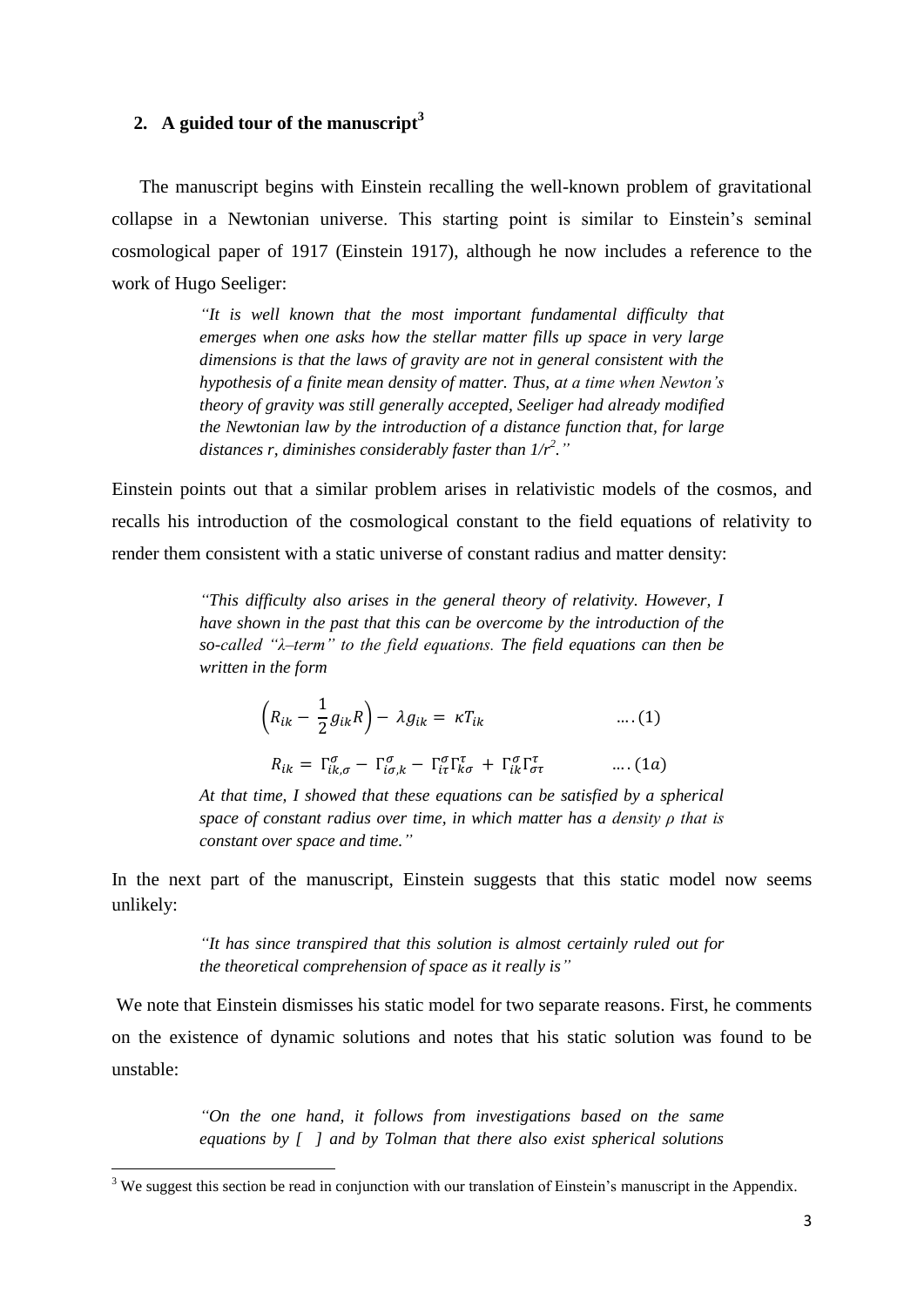*with a world radius P that is variable over time, and that my solution is not stable with respect to variations of P over time."*

The blank space in the sentence above representing theoreticians other than Tolman who suggested dynamic solutions is puzzling as Einstein was unquestionably aware of the cosmological models of both Friedman and Lemaître (Nussbaumer 2014; Nussbaumer and Bieri 2009, chapters 7 and 9). Einstein also neglects to make it clear which investigations have revealed that his static solution is unstable, although this is very likely a reference to Eddington's paper on the subject (Eddington 1930; Nussbaumer 2014). These points are discussed further in section 3.

Einstein's second reason for ruling out his former static solution concerns the astronomical observations of Edwin Hubble:

> *"On the other hand, Hubbel's* [sic] *exceedingly important investigations have shown that the extragalactic nebulae have the following two properties:*

- *1) Within the bounds of observational accuracy they are uniformly distributed in space*
- 2) *They possess a Doppler effect proportional to their distance*"

We note that Hubble's name is misspelt throughout the manuscript, as in the case of Einstein's *Sitzungsberichte* paper of 1931 (Einstein 1931b). This may indicate that Einstein was not fully familiar with Hubble's work, as has been previously argued (Nussbaumer 2014; O'Raifeartaigh and McCann 2014). We also note that Einstein uses the term 'Doppler effect' rather than radial velocity, suggesting a qualified acceptance of Hubble's observations as evidence for a cosmic expansion.

Remarking that the dynamic models of de Sitter and Tolman are consistent with Hubble's observations, Einstein points out that their models predict an age for the cosmos that is problematic:

> *"De Sitter and Tolman have already shown that there are solutions to equations (1) that can account for these observations. However the difficulty arose that the theory unvaryingly led to a beginning in time about 10<sup>10</sup> -10<sup>11</sup> years ago, which for various reasons seemed unacceptable."*

We note that there is again no reference to the evolving models of Friedman or Lemaître . The *"various reasons"* in the quote is almost certainly a reference to the fact that the estimated timespan of dynamic models was not larger than the ages of stars as estimated from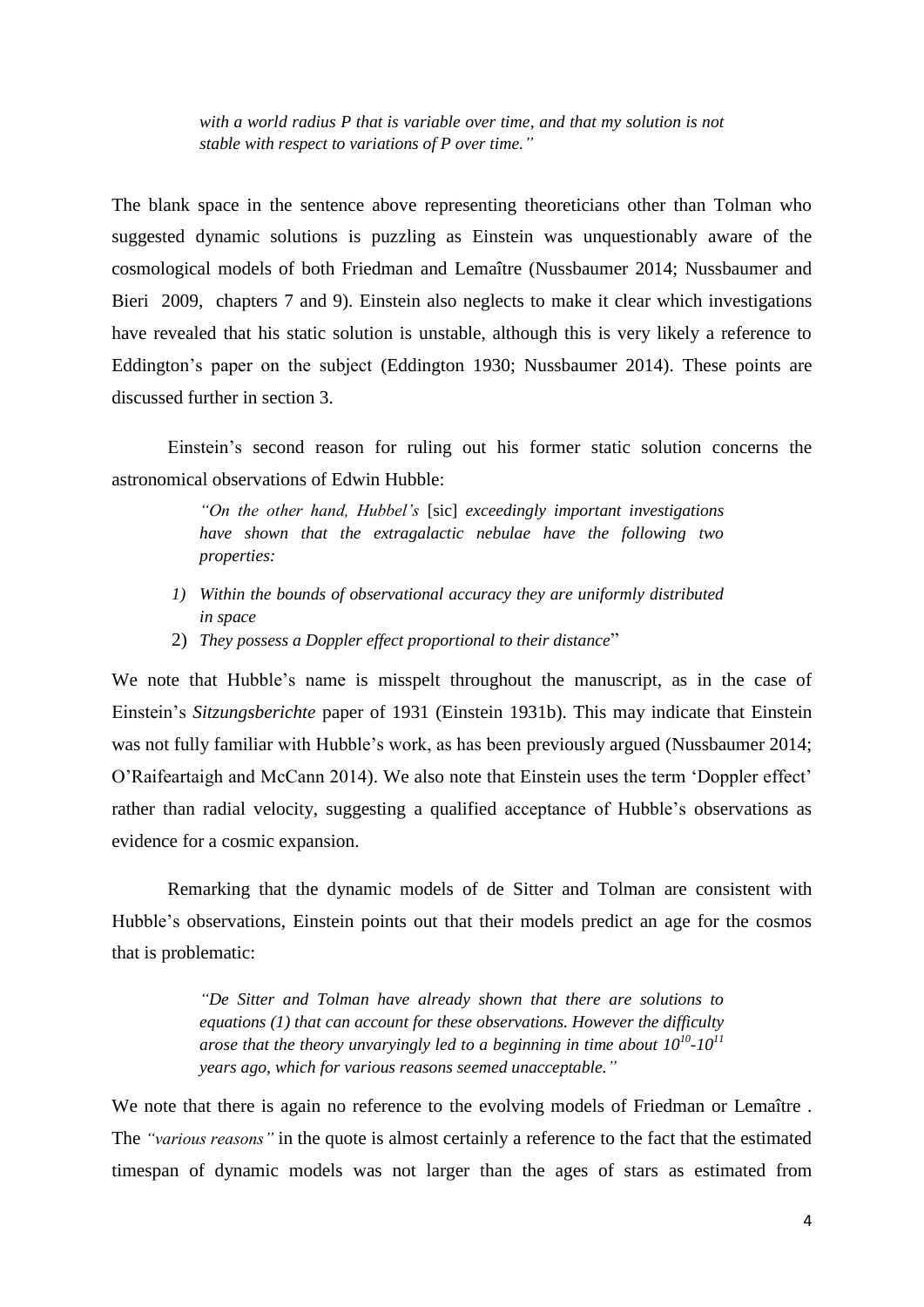astrophysics, or the age of the earth as estimated from radioactivity.<sup>4</sup> However, the sentence is a little ambiguous; it is possible that Einstein's "difficulty" also refers to the very notion of a "*beginning in time"* for the universe. Indeed, it is quite curious that the problem of origins is not specifically discussed in the manuscript (see section 3 below).

In the third part of the manuscript, Einstein explores an alternative solution to the field equations that could also be compatible with Hubble's observations – namely, an expanding universe in which the density of matter does not change over time:

> *"In what follows, I wish to draw attention to a solution to equation (1) that can account for Hubbel's [*sic*] facts, and in which the density is constant over time. While this solution is included in Tolman's general scheme, it does not appear to have been taken into consideration thus far."*

The reference to "Tolman's general scheme'' is significant as Einstein's ensuing analysis bears some technical similarities to a paper by Tolman in which the latter associated the cosmic expansion with a continuous transformation of matter into radiation (Tolman 1930).

Einstein starts the construction of his model by choosing the metric of flat space expanding exponentially:

"I let  

$$
ds^{2} = -e^{\alpha t}(dx_{1}^{2} + dx_{2}^{2} + dx_{3}^{2}) + c^{2}dt^{2} .... \qquad (2)
$$

*This manifold is spatially Euclidean. Measured by [this] yardstick, the distance between two points increases over time as*   $\frac{a}{2}$ *t*; one can thus *account for Hubbel's Doppler effect by giving the masses (thought of as uniformly distributed) constant co-ordinates over time."*

Equation (2) represents the line element of the de Sitter universe in its simplest form.<sup>5</sup> A similar line element was employed by Tolman in the paper mentioned above (Tolman 1930) and Einstein's choice of metric may have been influenced by that work. However, it can be shown that the hypothesis of a constant rate of matter creation requires a metric that is spatially flat and exponentially expanding and Einstein may have realised this independently.<sup>6</sup>

1

<sup>&</sup>lt;sup>4</sup> Einstein's view of the timescale problem is spelt out in detail in his later review of dynamic models (Einstein 1945).

<sup>&</sup>lt;sup>5</sup> This was first shown by Robertson in 1928 (Robertson 1928).

 $6$  A constant rate of matter creation requires spatial flatness ( $k = 0$ ) because the creation rate is related to spatial curvature ( $k/R<sup>2</sup>$ ) and the radius is not constant. A constant Hubble parameter  $\dot{R}/R$  is also required, from which it follows that the expansion must be exponential.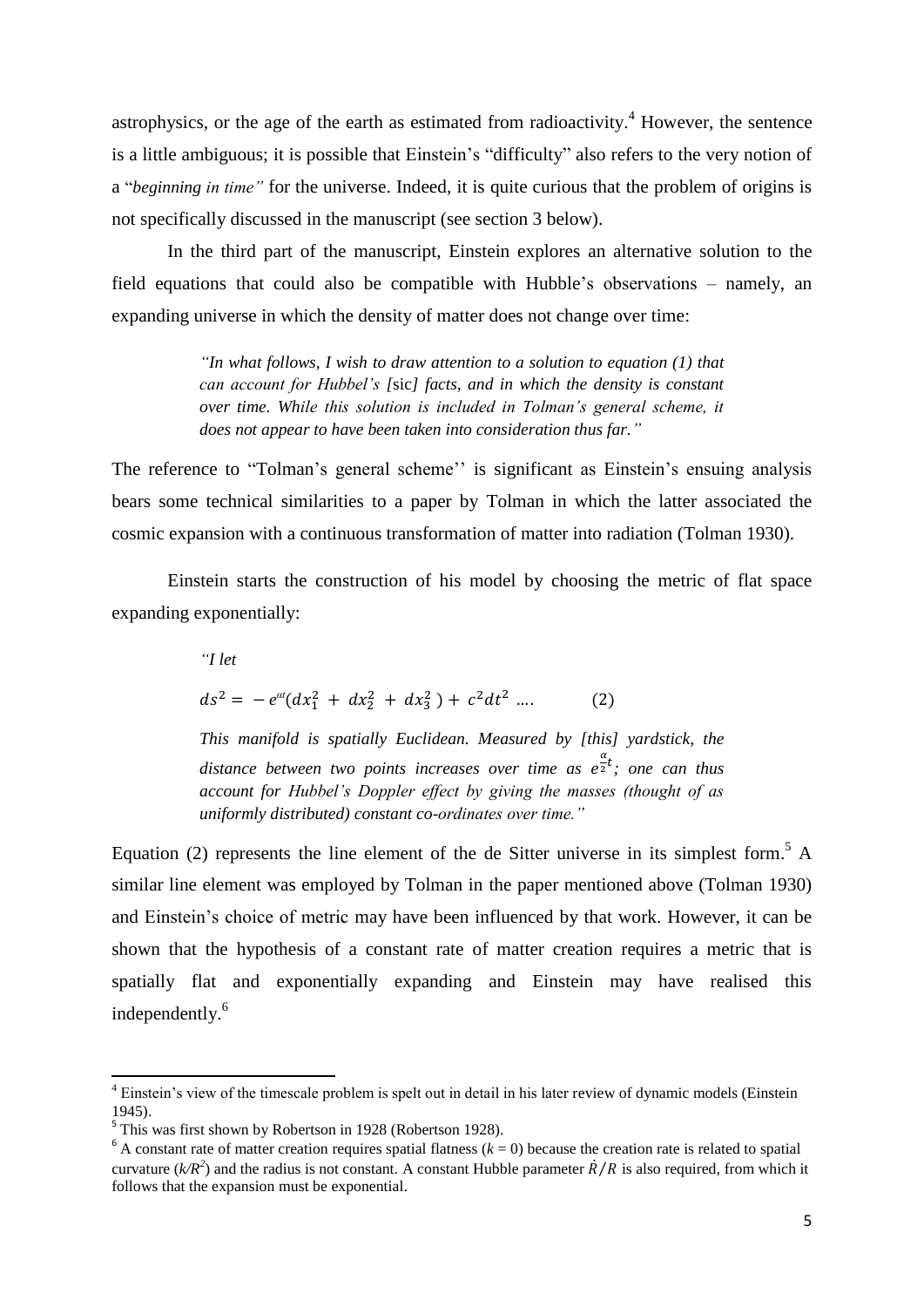Einstein notes that the metric is invariant:

*"Finally, the metric of this manifold is constant over time. For it is transformed by applying the substitution*

$$
t' = t - \tau \quad (\tau = const)
$$

$$
\frac{x_1'}{x_1} = \frac{x_2'}{x_2} = \frac{x_3'}{x_3} = e^{-\frac{\alpha}{2}\tau}
$$

*into*

$$
ds^2 = e^{\alpha t'}(dx_1'^2 + dx_2'^2 + dx_3'^2) + c^2 dt'^2.
$$

We note the apparent sign error in the last equation above, an error that may have led to a miscalculation in the derivation to follow.

Assuming a low velocity of masses relative to the co-ordinate system and negligible radiation pressure, Einstein constructs a matter-energy tensor in a manner analogous to his seminal paper of 1917 (Einstein 1917):

> *"We ignore the velocities of the masses relative to the co-ordinate system as well as the gravitational effect of the radiation pressure. The matter tensor is then to be expressed in the form*

$$
T^{ik} = \rho u^i u^k \quad (u^i = \frac{dx^i}{ds})
$$

*or*

 $T_{ik} = \rho u^{\sigma} u^{\tau} g_{\sigma i} g_{\tau k}$ , (3) *where*  $u^1 = u^2 = u^3 = 0$ ;  $u^4 = \frac{1}{2}$ *."*

From equations (1) - (3), he derives two simultaneous equations and eliminates the cosmological constant to solve for the matter density:

" Equations (1) yield:  
\n
$$
\frac{-3[9?]}{4} \alpha^2 + \lambda c^2 = 0
$$
\n
$$
\frac{3}{4} \alpha^2 - \lambda c^2 = \kappa \rho c^2
$$
\nor\n
$$
\alpha^2 = \frac{\kappa c^2}{3} \rho
$$
 .... (4)

Thus, Einstein has derived an expression for the matter density  $\rho$  in terms of the expansion co-efficient *α*. However, we note an ambiguity regarding the coefficient of  $\alpha^2$  in the first of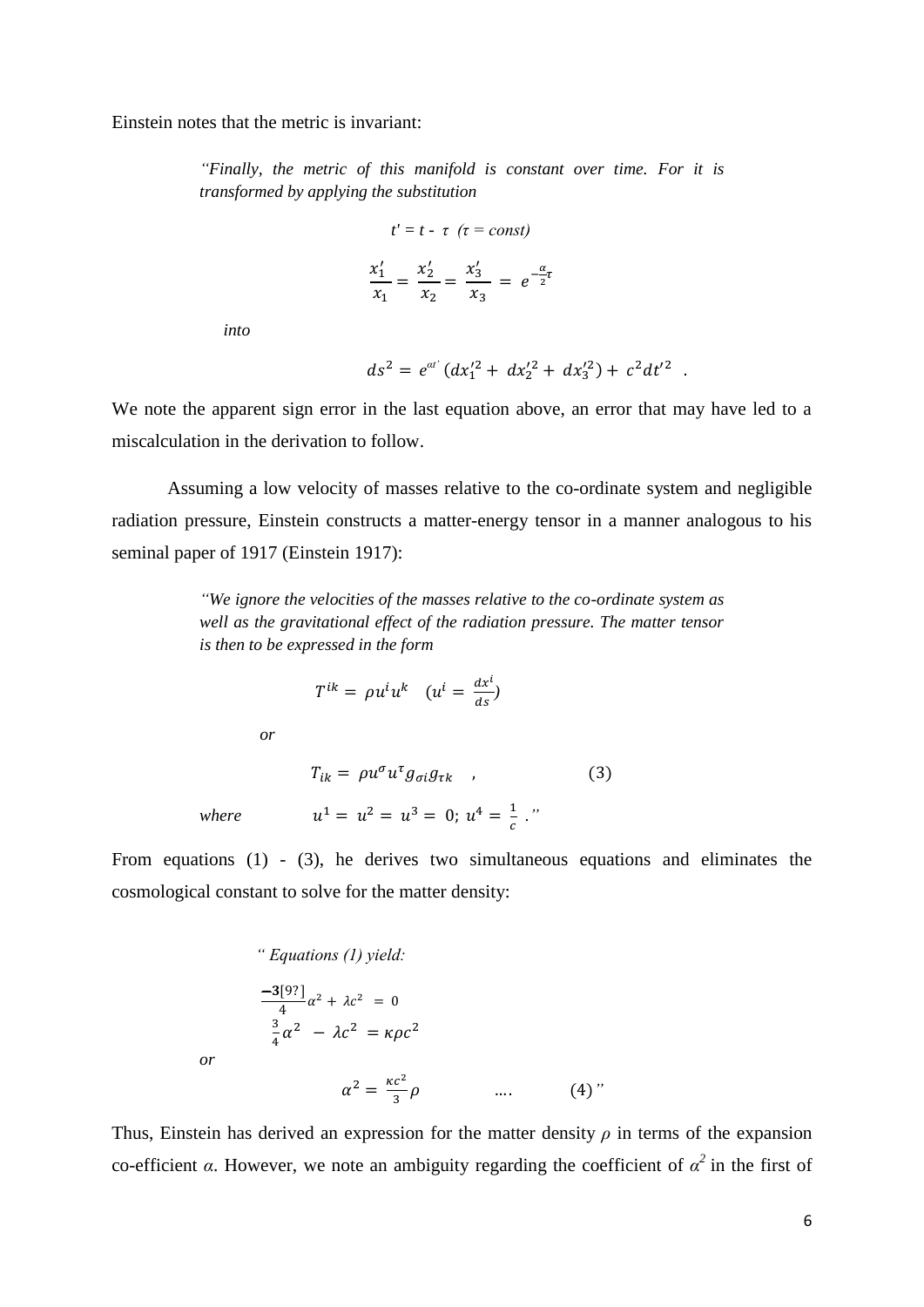the simultaneous equations (see figure 2). While a value of +9/4 for this coefficient is implied by equation (4), it appears to have been later amended to **-3**/4, a correction that leads to the null solution  $\rho = 0$  instead of equation (4), exposing a fundamental flaw in the model (see section 4).

Before amending the analysis above, Einstein concluded from equation (4) that the density of matter remains constant and is related to the cosmic expansion:

> *"The density is therefore constant and determines the expansion apart from its sign*."

Thus, Einstein associates the cosmic expansion with a continuous creation of matter, while Tolman suggested that the expansion was driven by a transformation of matter into radiation (Tolman 1930).

In the final part of the manuscript, Einstein proposes a physical mechanism to allow the density of matter remain constant in a universe of expanding radius - namely, the continuous formation of matter from empty space:

> *"If one considers a physically bounded volume, particles of matter will be continually leaving it. For the density to remain constant, new particles of matter must be continually formed within that volume from space*."

This proposal anticipates the 'creation field' of Fred Hoyle in some ways (see section 5 below). However, unlike Hoyle, Einstein has not introduced a term representing this 'creation' process into the field equations (1). Instead he loosely associates the continuous formation of matter with the cosmological constant, suggesting that the latter ensures that the conservation of energy is not violated:

> "*The conservation law is preserved in that, by setting the λ-term, space itself is not empty of energy; its validity is well-known to be guaranteed by equations (1)."*

Thus, in this model of the cosmos, Einstein proposes that the cosmological constant assigns an energy to empty space that is associated with the creation of matter. However, the model is fundamentally flawed because the lack of a specific term representing matter creation leads to the null solution  $\rho = 0$ . We suggest that Einstein recognized this problem on revision of the manuscript and set the model aside rather than pursue more contrived steady-state solutions, as discussed in section 6.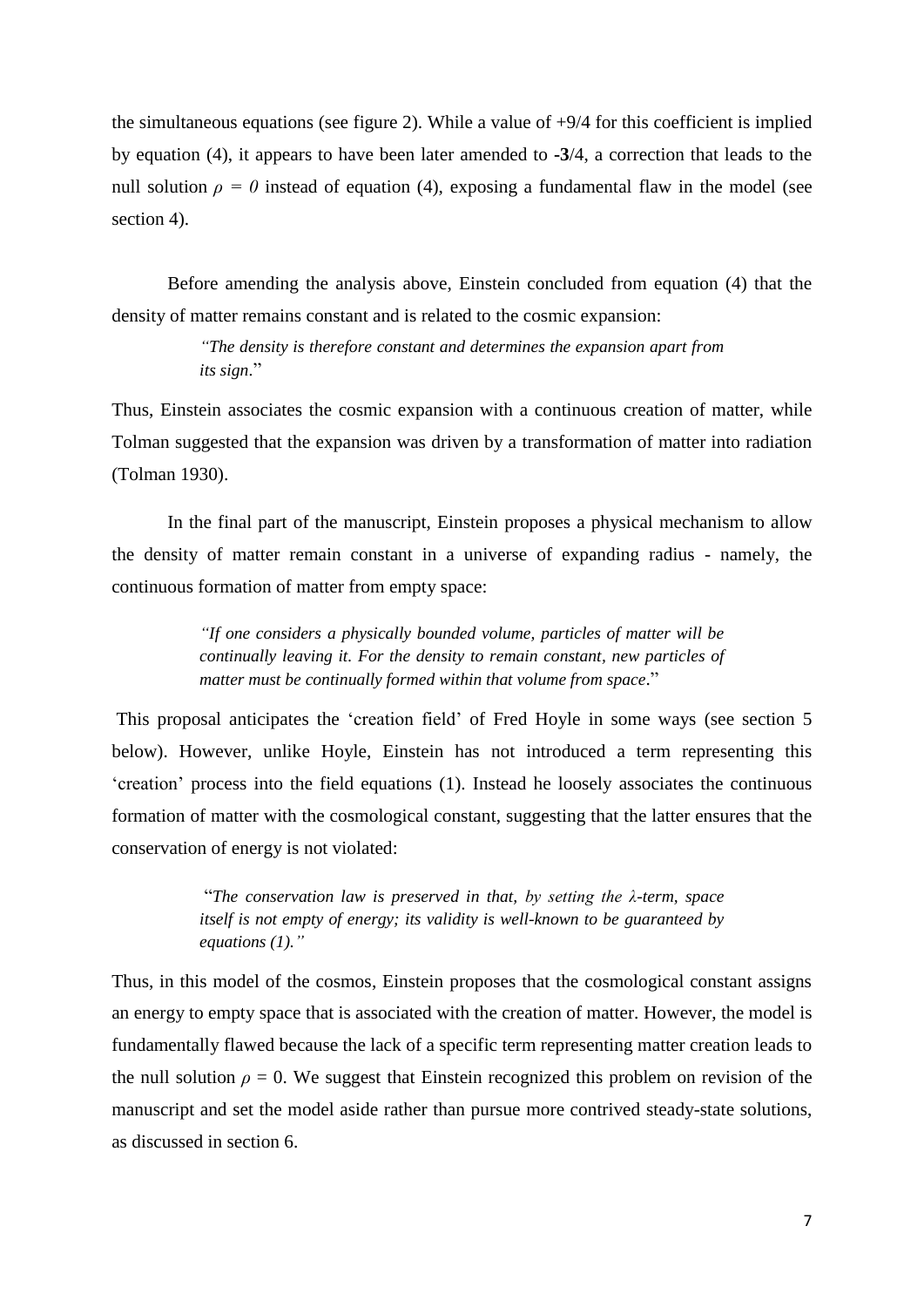#### **3. Historical remarks**: **dating the manuscript**

The manuscript under discussion has been assigned the year 1931 by the Albert Einstein Archive. However, this dating is no longer certain as the manuscript was mistaken for a draft of a different paper until now (see introduction).

It is instructive to attempt to date the manuscript from its contents. The statement *"Hubbel's* [sic] *exceedingly important investigations have shown that the extra-galactic nebulae… possess a Doppler effect proportional to their distance"* (section 2) gives confidence that the manuscript was written after Hubble's seminal publication of 1929 (Hubble 1929) as it is very unlikely that Einstein knew of Hubble's observations before this date (Nussbaumer 2014). Indeed, it is generally thought that Einstein's interest in cosmology was rekindled by Hubble's observations of the recession of the galaxies, and by his three-month stay in the United States from December 1930 to March 1931. Much of this trip was spent at Caltech, and included a meeting with Edwin Hubble and other astronomers at the Mount Wilson Observatory (Nussbaumer and Bieri 2009, chapter 14; Bartusiak 2009, p251-256; Eisinger 2011, p 109-115). Press reports of seminars given by Einstein at Caltech certainly suggest that he viewed Hubble's observations as likely evidence for an expanding universe. For example, *The New York Times* reported Einstein as commenting that *"New observations by Hubble and Humason concerning the redshift of light in distant nebulae make the presumptions near that the general structure of the universe is not static*" (AP 1931a) and "*The redshift of the distant nebulae have smashed my old construction like a hammer blow"*(AP 1931b).

Einstein had many interactions with the theoretician Richard Tolman at Caltech and greatly admired Tolman's work on relativity (Nussbaumer 2014; Nussbaumer and Bieri 2009, p145-147; Eisinger 2011, p114). Thus, Einstein may have been influenced by Tolman's cosmology; as noted in section 2, the manuscript under discussion bears some similarities to Tolman's 'annihilation' model of 1930 (Tolman 1930). Finally, Einstein's manuscript is written on American paper,<sup>7</sup> making it unlikely that it was written before his arrival in the United States in January 1931.

As regards an upper bound for the date of the manuscript, we note that it is very different in both style and content to the cosmic models published by Einstein in April 1931 (Einstein 1931b) $\delta$  and 1932 (Einstein and de Sitter 1932). In the latter papers (known as the

**.** 

<sup>&</sup>lt;sup>7</sup> We thank Barbara Wolff of the Albert Einstein Archives for confirming this point.

 ${}^{8}$ It is known that this model was written in early April 1931 (see Eisinger 2011) chap 7.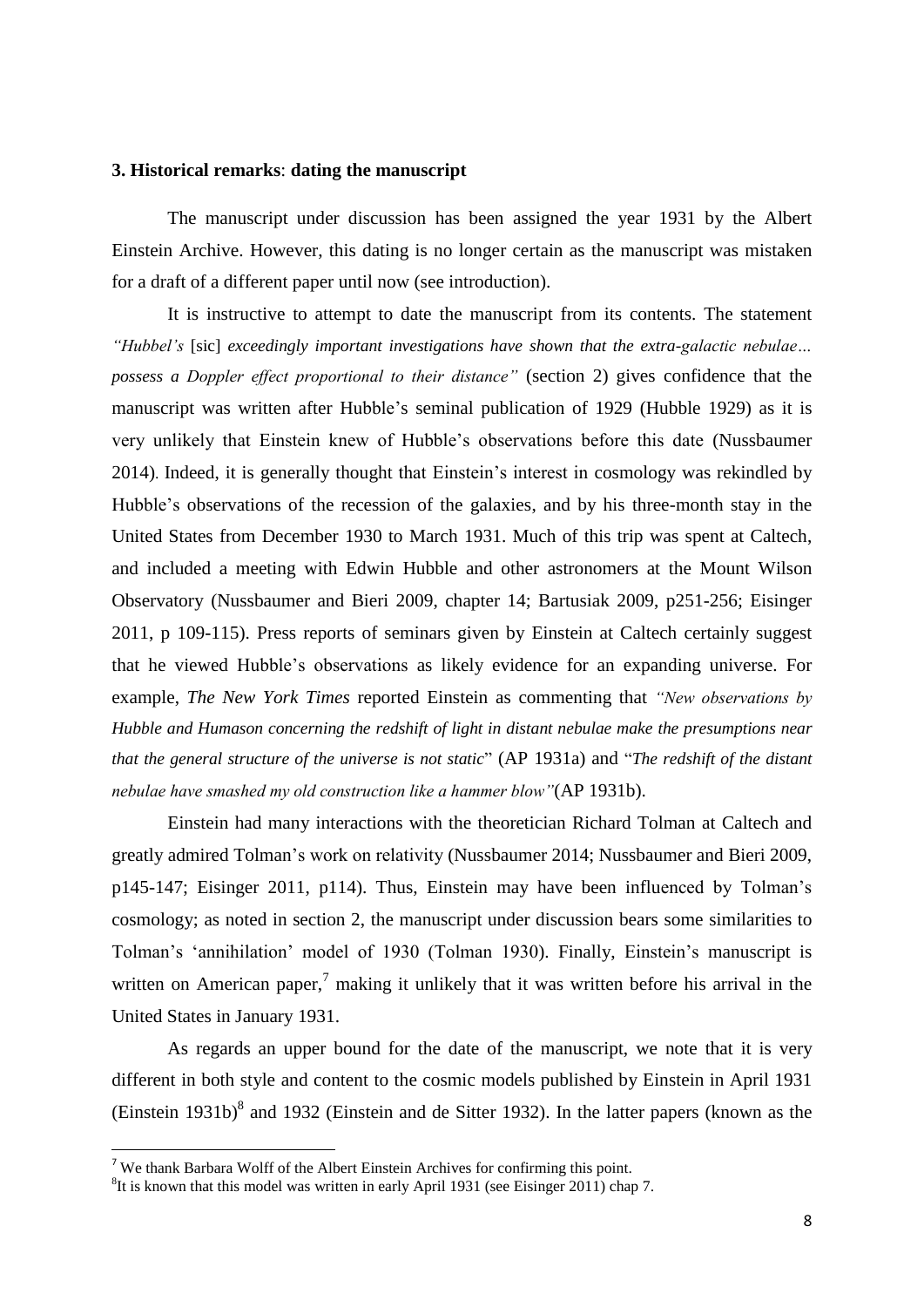Friedman-Einstein and the Einstein-de Sitter models respectively), Einstein assumed that the mean density of matter varied with varying cosmic radius, and he removed the cosmological constant term from the field equations, pointing out that it was only introduced to keep the universe static. These 'evolving' models of the cosmos were not constructed from first principles, but employed the earlier analysis of Alexander Friedman; further, Einstein used Friedman's differential equations in conjunction with Hubble's observations to determine values for the radius and matter density of the universe (Einstein 1931b, Einstein and de Sitter 1932).

By contrast, the model in the manuscript under discussion is constructed from first principles; the cosmological constant is not removed from the field equations and there is no reference to Friedman's analysis or to Einstein's evolving models of 1931 and 1932. We also note that there is no reference in the manuscript to the problem of cosmic origins articulated by Lemaȋtre in 1931 (Lemaȋtre 1931). Thus, it seems likely that the manuscript precedes the Friedman-Einstein and Einstein-de Sitter models, i.e., was written sometime in early 1931, and represents Einstein's first attempt at a cosmic model in the wake of emerging evidence for a cosmic expansion on the largest scales.<sup>9</sup>

#### **4. Why was Einstein's steady-state model not published?**

**.** 

We note first that there is no mention of steady-state solutions in Einstein's later discussions of cosmic models (Einstein 1931b, Einstein and de Sitter 1932, Einstein 1945), nor have we been able to find a reference to the manuscript under discussion in Einstein's letters, diaries or other personal papers. This apparent silence indicates that he decided against the model, rather than simply mislaid the manuscript during his travels or neglected to publish it.

We suggest that Einstein's steady-state model was abandoned because it contains a fundamental flaw. In particular, we have been unable to reproduce Einstein's derivation of equation (4) from equations (1) - (3). Attempting to derive the simultaneous equations from first principles, we find a value of -3/4 for the coefficient of  $\alpha^2$  in the first of the simultaneous equations, leading to the null solution  $\rho = 0$  instead of equation (4). Close scrutiny of figure 2 suggests that the co-efficient of  $\alpha^2$  in the first equation has indeed been amended to **-3**/4; it

 $9$  We should emphasise that, in the absence of any definitive documentary evidence, this dating cannot be certain.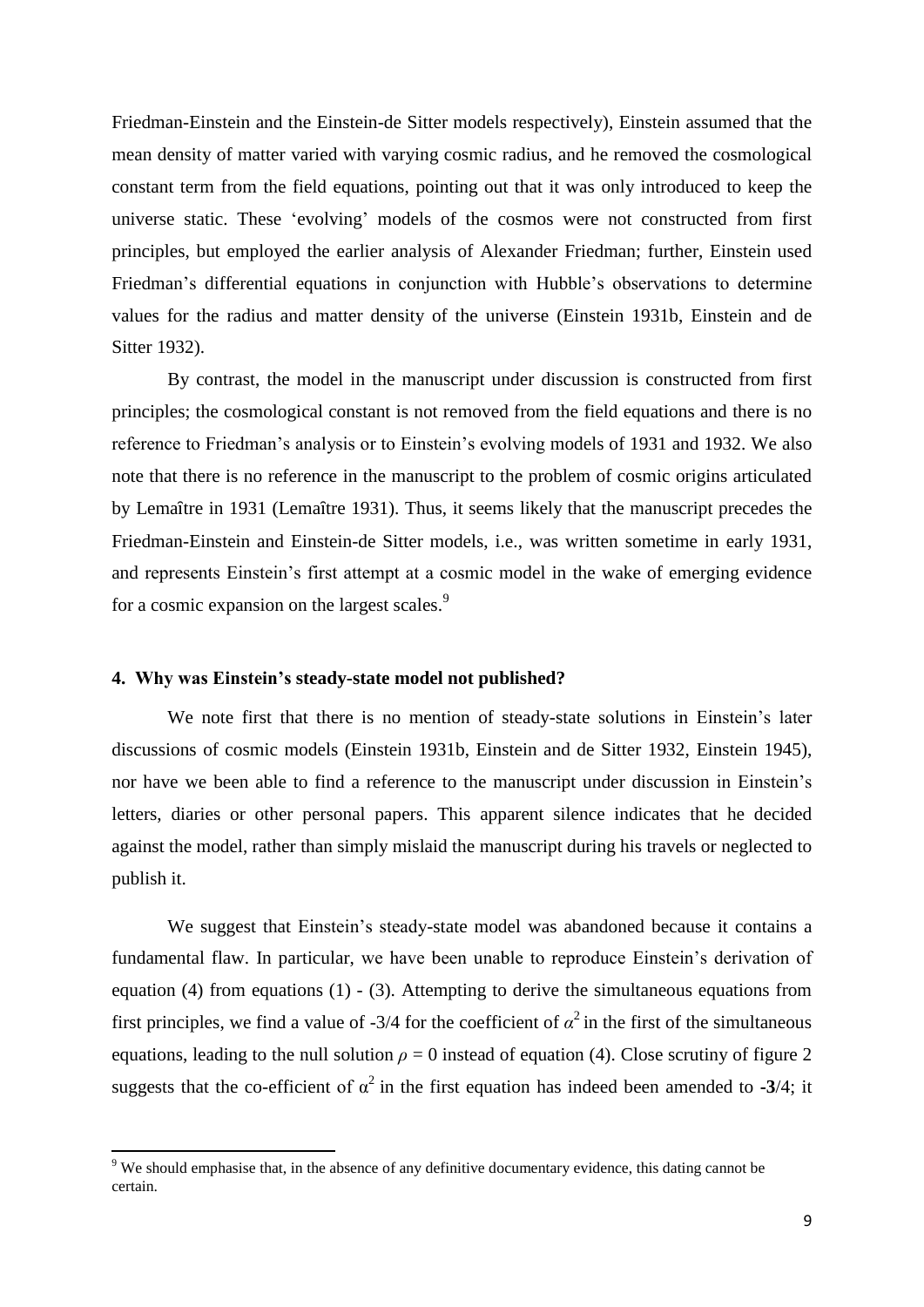seems that Einstein discovered his initial error at a later point, realised the model led to a trivial solution and set the work aside without correcting equation  $(4)$ .<sup>10</sup>

With modern eyes, it is easy to see why Einstein's steady-state model leads to a null solution; the fundamental problem is that he has not included a term in the analysis representing the hypothesised creation of matter. This leads one to ask why Einstein did not attempt a more sophisticated steady-state solution; we suggest that he may have decided that such an approach was overly contrived in comparison with evolving models, as discussed in section 6.

#### **5. On steady-state models of the cosmos**

**.** 

We note first that diverse models of a 'steady-state' universe were advanced throughout the  $20<sup>th</sup>$  century. In 1918, the American physicist William MacMillan proposed a continuous creation of matter from radiation in order to avoid a gradual 'running down' of the cosmos due to the conversion of matter into energy in stellar processes (MacMillan 1918, 1925). MacMillan's proposal was enthusiastically received by Robert Millikan, who suggested that the process might be the origin of cosmic rays (Millikan 1928). The idea of a continuous creation of matter from radiation was also considered by Richard Tolman as a means of introducing matter into the empty de Sitter universe, although he saw the idea as rather improbable (Tolman 1929).

Other physicists considered the possibility of the creation of matter from empty space. In 1928, James Jeans speculated that matter was continuously created in the centre of the spiral nebulae: *"The type of conjecture which presents itself, somewhat insistently, is that the centres of the nebulae are of the nature of "singular points", at which matter is poured into our universe from some other spatial dimension….so that they appear as points at which matter is poured into our universe from some other, and entirely extraneous spatial dimension, so that, to a denizen of our universe, they appear as points at which matter is continually created"* (Jeans 1928, p360). Similar ideas of continuous creation were explored by the Swedish scientist Svante Arrhenius and the

<sup>&</sup>lt;sup>10</sup> Attempting to reconstruct Einstein's analysis, we take  $T_{44} = \rho c^2$  (all other components zero) and from the time component of equation (1) we obtain  $\left(R_{44} - \frac{1}{2}\right)$  $\frac{1}{2}g_{44}R$ ) –  $\lambda g_{44} = \kappa \rho c^2$ . On analysis, this gives  $-3\alpha^2/4 +$  $3\alpha^2/2$  -  $\lambda c^2 = \kappa \rho c^2$ , the second of Einstein's simultaneous equations. From the spatial component of equation (1), we obtain  $\left(R_{ii} - \frac{1}{2}\right)$  $\frac{1}{2}g_{ii}R$ ) –  $\lambda g_{ii} = 0$ , which on analysis gives  $3\alpha^2/4 - 3\alpha^2/2 + \lambda c^2 = 0$  for the first of the simultaneous equations. It is plausible that Einstein made a sign error here, initially getting  $3\alpha^2/4 + 3\alpha^2/2 + \lambda c^2 =$ 0 for this equation.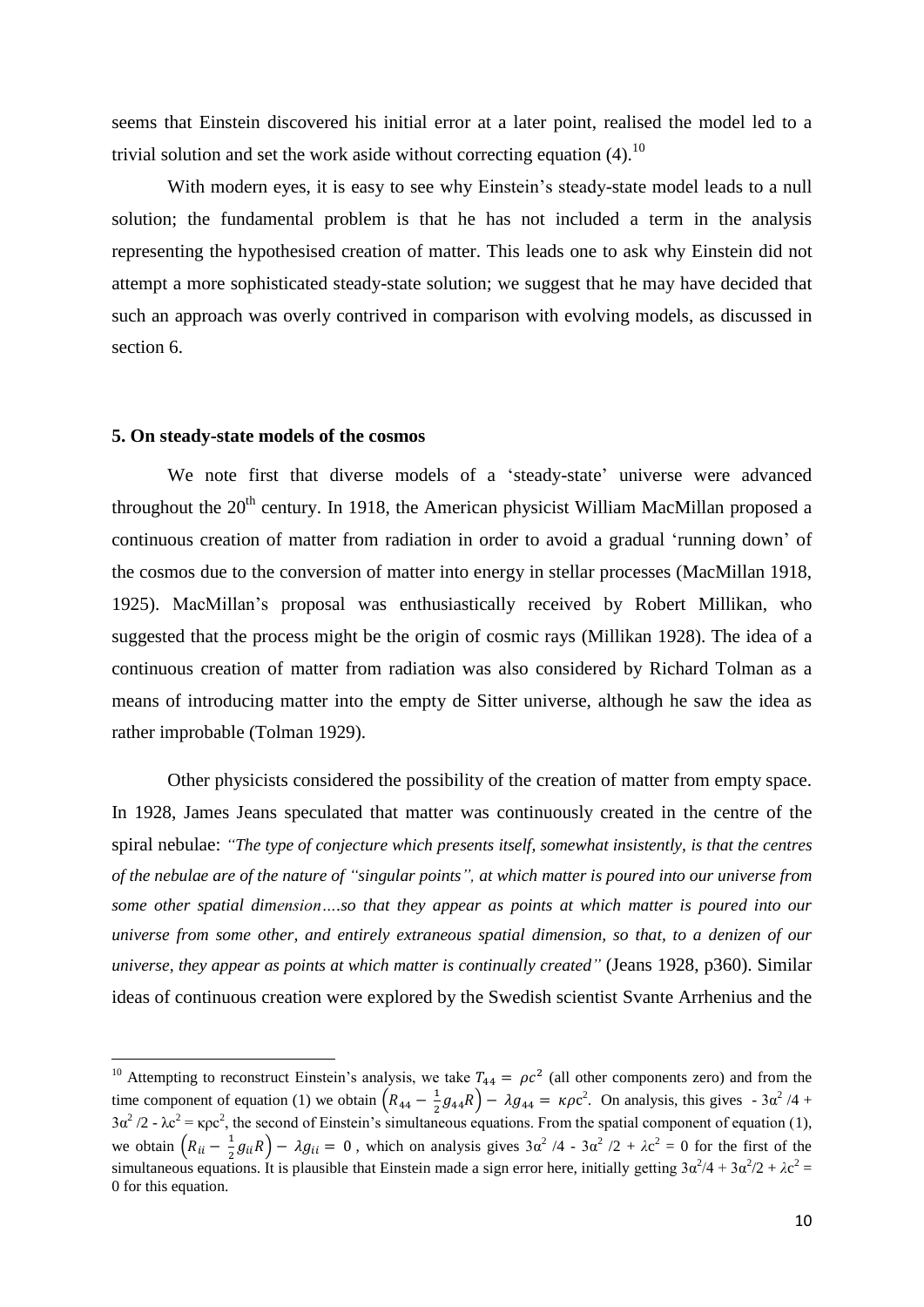German chemist Walther Nernst (Arrhenius 1908, 1909; Nernst 1928). However, these theories did not concern the creation of matter in an expanding universe.<sup>11</sup>

The concept of an expanding universe that remains in a steady state due to a continuous creation of matter is most strongly associated with the Cambridge physicists Fred Hoyle, Hermann Bondi and Thomas Gold. In the late 1940s, these scientists became sceptical of the evolutionary, Friedman-like models of the cosmos that had been proposed in the wake of Hubble's observations. They disliked Lemaȋtre's idea of an explosive beginning for the universe (Lemaȋtre 1931) and noted that the evolving models predicted an age for the cosmos that was problematic. They were also concerned that evolutionary models necessitated speculations about physical processes in the distant past that could not be tested directly (Hoyle 1948; Bondi 1952, chapter 12; Narlikar 1988, chapter 7). In order to circumvent these difficulties, the Cambridge trio explored the idea of an expanding universe that does not evolve over time, i.e., a cosmos in which the mean density of matter is maintained constant by a continuous creation of matter from the vacuum (Hoyle 1948; Bondi and Gold 1948).

In the case of Bondi and Gold, the proposal of a steady-state cosmos followed from their belief in the 'perfect cosmological principle', a philosophical principle that proposed that the universe should appear essentially the same to observers in all places *at all times*. This principle led them to postulate a continuous creation of matter in order to sustain an unchanging universe. While the idea bears some similarity to Einstein's attempt at a steadystate theory, it is difficult to compare the models directly because the Bondi-Gold theory was not formulated in the context of general relativity.<sup>12</sup>

On the other hand, Fred Hoyle constructed a steady-state model of the cosmos by means of a daring modification of the Einstein field equations (Hoyle 1948, Mitton 2005, chapter 5). Replacing Einstein's cosmological constant with a scalar field *Cik*, representing the continuous creation of matter from the vacuum, Hoyle obtained the equation

$$
\left(R_{ik} - \frac{1}{2}g_{ik}R\right) + C_{ik} = -\kappa T_{ik} \quad (5)
$$

In this model, the expansion of space was driven by the creation of matter and the perfect cosmological principle emerged as a consequence rather than a starting assumption (Hoyle

1

<sup>&</sup>lt;sup>11</sup> See (Kragh 1996) p143-162 for a review of steady-state cosmologies in the early  $20<sup>th</sup>$  century.

<sup>&</sup>lt;sup>12</sup> The Bondi-Gold model was based on kinematic relativity because they were not convinced that general relativity could be applied to the cosmos on the largest scales (Bondi 1952, p145-146).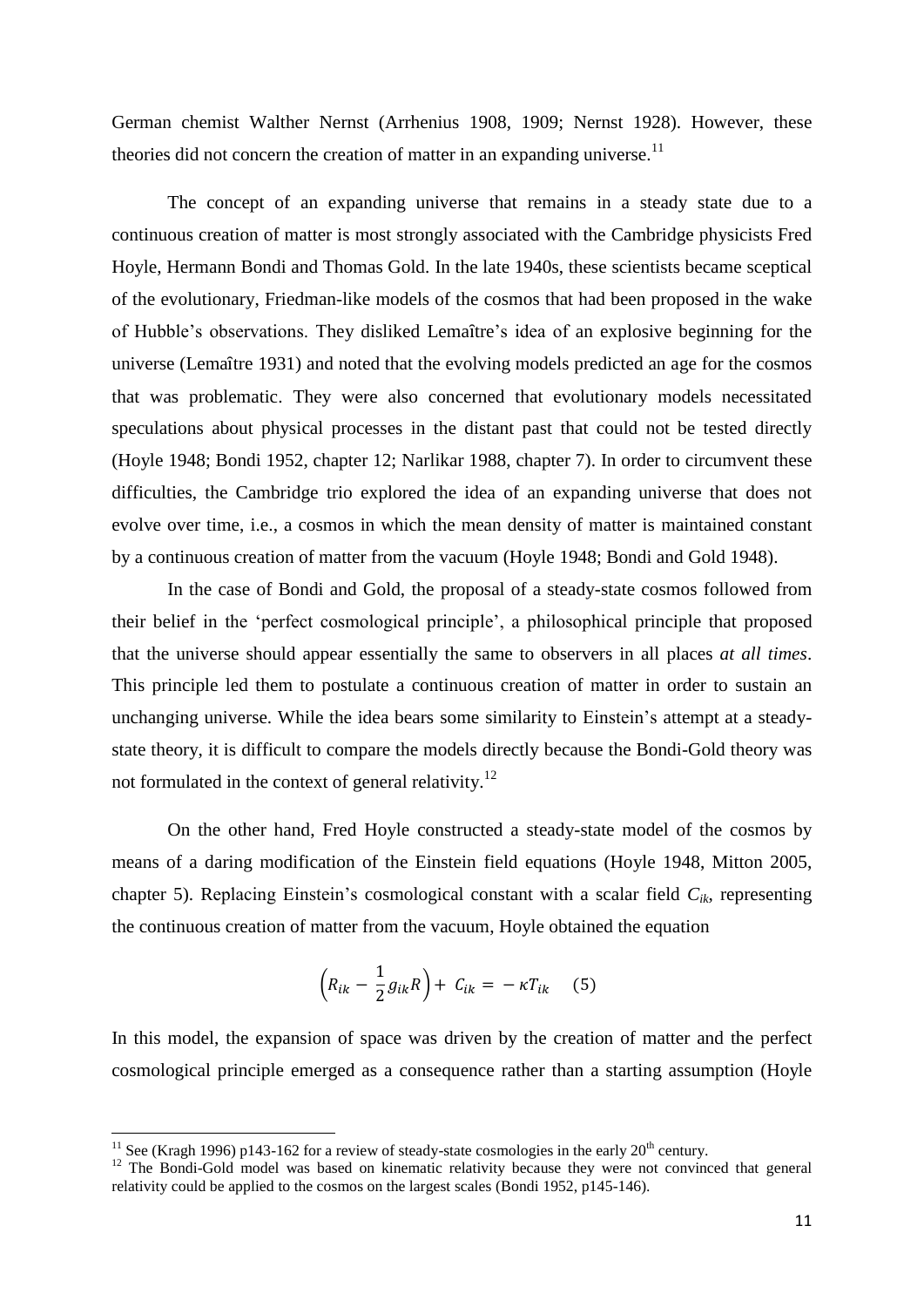1948).<sup>13</sup> In its initial form, Hoyle's model violated the principle of conservation of energy, but a more sophisticated version was advanced in later years (Hoyle and Narlikar 1962). In the latter model, matter creation was achieved via the introduction of negative stresses in the energy-momentum tensor on the right-hand side of the field equations.<sup>14</sup> An elegant mathematical formulation of the theory was then achieved using the principle of least action, as suggested by the Cambridge physicist Maurice Pryce (Hoyle and Narlikar 1962).

The steady-state model attempted by Einstein in the manuscript under discussion anticipates that of Hoyle in some respects, but the crucial difference is that Einstein did not introduce a term representing the creation of matter to the field equations (1), either on the left-hand side in the manner of Hoyle's initial model (Hoyle 1948) or on the right-hand side in the manner of the later Hoyle-Narlikar model (Hoyle and Narlikar 1962). This key omission led directly to the failure of Einstein's model; as discussed in section 6, it is interesting that he declined to explore more sophisticated steady-state models.

As is well known, a significant debate developed between steady-state and evolving theories of the cosmos during the 1950s and 1960s (Kragh 1996, chapter 5; Mitton 2005, chapter 7). Eventually, steady-state models were ruled out by astronomical observations that showed unequivocally that we inhabit a universe that is evolving over time.<sup>15</sup> We note that there is no evidence to suggest that any of the steady-state theorists above were aware of the manuscript under discussion; no doubt they would have been greatly interested to know that Einstein once considered a steady-state model of the cosmos.

#### **6. On Einstein's philosophy of cosmology**

**.** 

It should come as no great surprise that, when confronted with empirical evidence for an expanding universe, Einstein once considered a stationary or steady-state model of the expanding cosmos. There is a great deal of evidence that Einstein's philosophical preference was for an unchanging universe, from his introduction of the cosmological constant to the field equations in 1917 to keep the universe static<sup>16</sup> to his well-known hostility to the

 $13$  We note in passing that Hoyle also demonstrated that the model required a line element of the de Sitter form.

<sup>&</sup>lt;sup>14</sup> This approach was first suggested by W. H. McCrea (McCrea 1951).

<sup>&</sup>lt;sup>15</sup> The key results were the observation of the distribution of galaxies in the distant past and the discovery of the cosmic microwave background (Kragh 1996, chaper 7).

<sup>&</sup>lt;sup>16</sup>While Einstein cited the low velocities of the stars in his static model (Einstein 1917), his choice was as much philosophical as empirical because there was no guarantee that a cosmic expansion would be detectable by astronomy.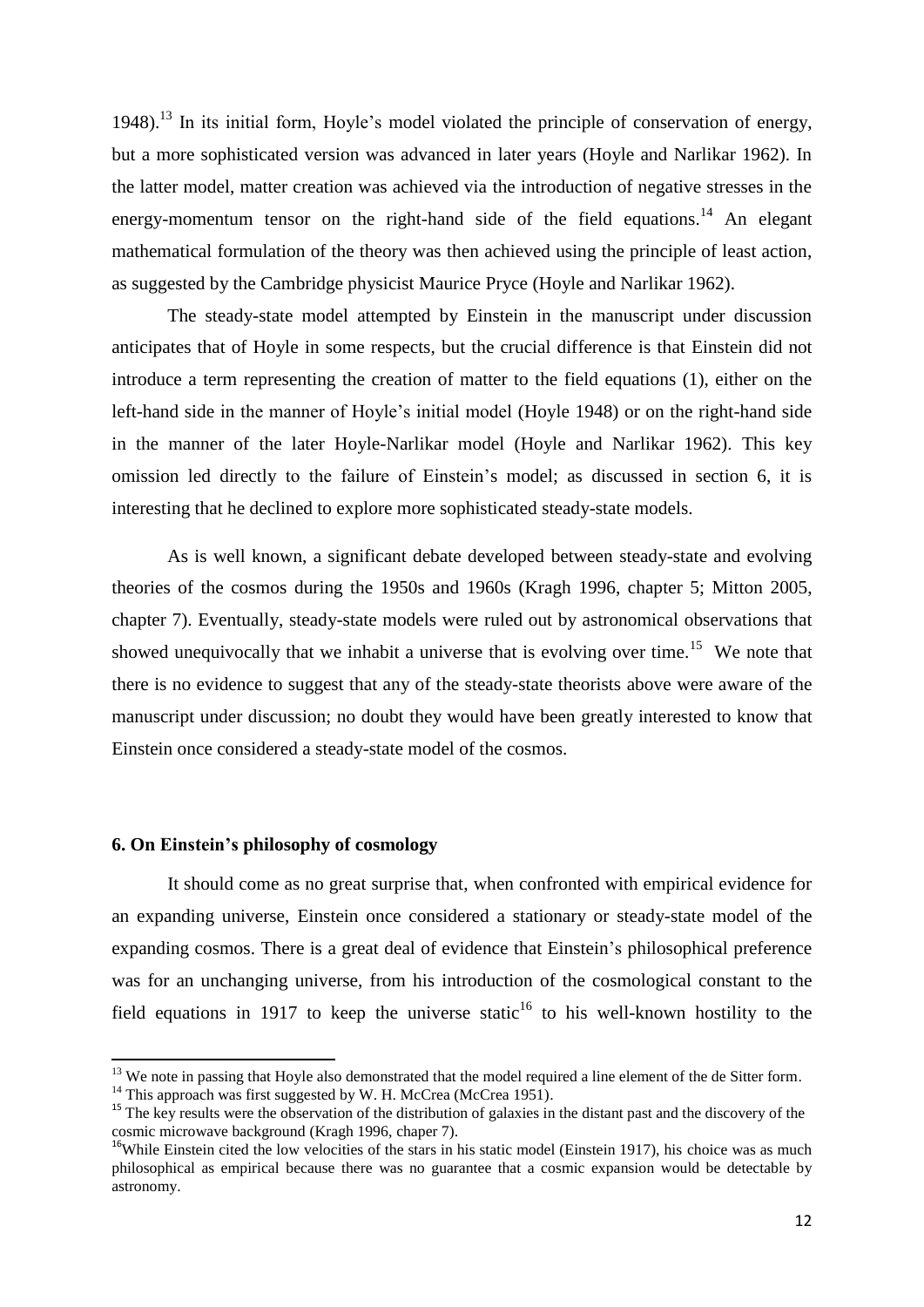dynamic models of Friedman and Lemaître when they were first suggested (Nussbaumer and Bieri 2009, chapters 7 and 9). Indeed, a model of an expanding cosmos in which the density of matter remains unchanged seems a natural successor to Einstein's static model of 1917, from a philosophical point of view.

However, such a steady-state theory requires the assumption of a continuous creation of matter and, as Einstein discovered, a successful model of the latter process was not possible without amending the field equations. On the other hand, an expanding universe of varying matter density could be described without any such amendment – and indeed without the cosmological constant, as Einstein proposed in the Friedman-Einstein and Einstein-de Sitter models (Einstein 1931b; Einstein and de Sitter 1932). It is therefore very probable that Einstein decided against steady-state models of the cosmos because they were more contrived than evolutionary models. This suggestion fits very well with our view of Einstein's minimalist approach to cosmology in these years.<sup>17</sup>

It is also possible that Einstein decided against steady-state models on empirical grounds, i.e., on the grounds that there was no observational evidence to support the postulate of a continuous formation of matter from empty space. It is interesting that, when asked to comment on Hoyle's steady-state model in later years, Einstein is reported to have dismissed the theory as "*romantic speculation*" (Michelmore 1962, p253). This criticism is confirmed in a letter written by Einstein to the physicist Jean Jacques Fehr in 1952. Einstein seems highly sceptical of Hoyle's model, and in particular of the postulate of a continuous creation of matter from the vacuum: "*Die kosmologischen Spekulationen von Herrn Hoyle, welche eine Entstehung von Atomen aus dem Raum voraussetzen, sind nach meiner Ansicht viel zu wenig begründet, um ernst genommen zu werden"* or *"The cosmological speculations of Mr Hoyle, which presume the creation of atoms from space, are in my view much too poorly grounded to be taken seriously"* (Einstein  $1952$ ).<sup>18</sup>

As pointed out in section 5, steady-state models of the cosmos were eventually ruled out by astronomical observation. Nevertheless, the model of this manuscript is of some interest in the study of Einstein's cosmology. In the first instance, it is significant that Einstein retained the cosmological constant in at least one cosmic model he proposed *after*

**.** 

 $17$  Two of us have previously argued that Einstein's removal of the cosmological constant in 1931, followed by his removal of spatial curvature in 1932, suggests an Occam's razor approach to cosmology (O'Raifeartaigh and McCann, 2014).

<sup>&</sup>lt;sup>18</sup> We thank Barbara Wolff of the Albert Einstein Archives for bringing this document to our attention.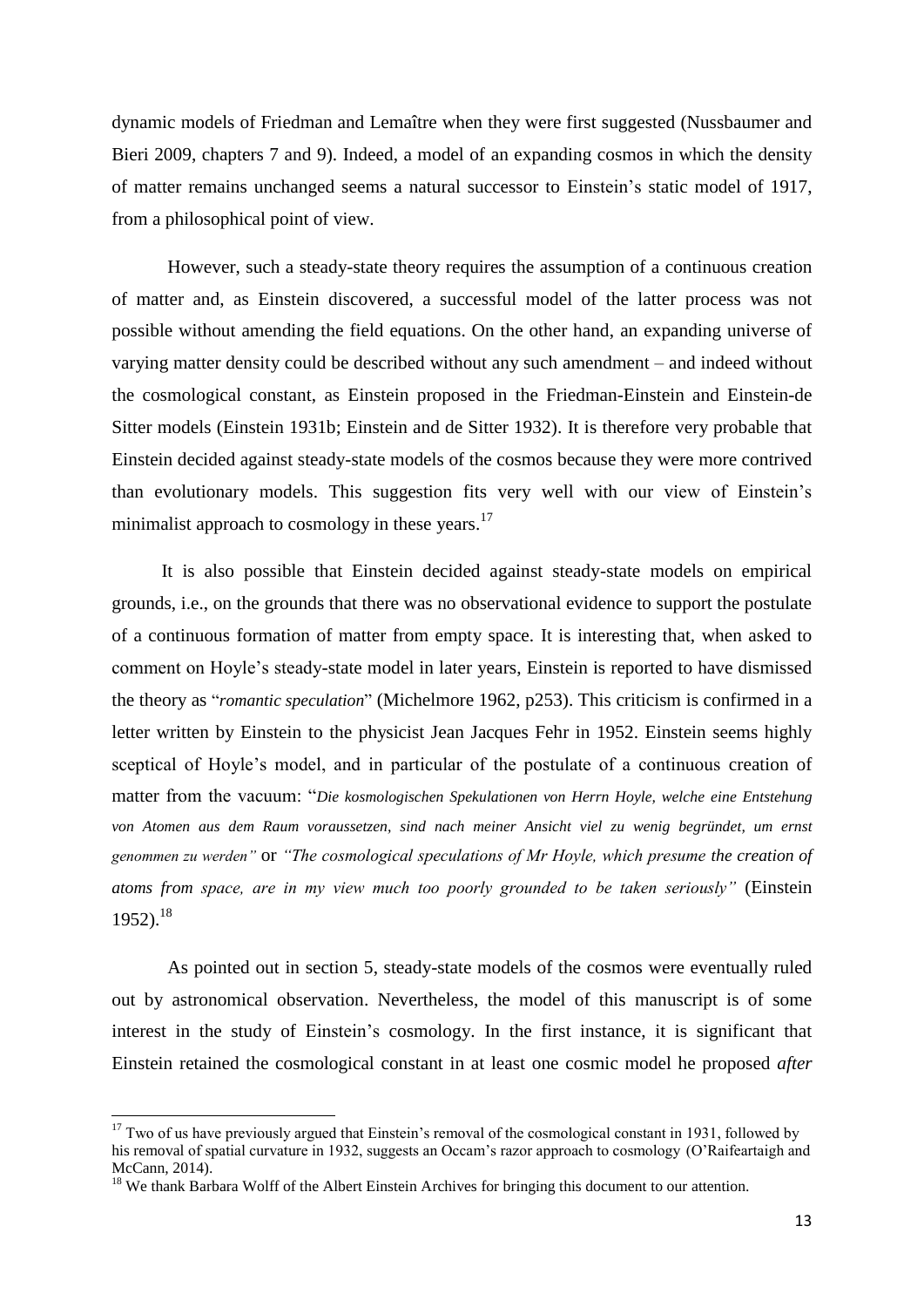Hubble's observations; it seems that the widely-held view that Einstein was happy to discard the cosmological constant at the first sign of evidence for a non-static universe (North 1965, p132; Kragh 1999, p34; Nussbaumer and Bieri 2009, p147) is not entirely accurate. Instead, it appears that Einstein's attraction to an unchanging universe at first outweighed his dislike of the cosmological constant, just as it did in 1917. Second, while it could be argued that Einstein's attempt at a steady-state theory was trivial because it didn't work, it is interesting that this was not evident to Einstein on first approach; it seems the de Sitter metric remained a source of some confusion at this point. It is even more interesting that, when his model failed, Einstein did not explore a more sophisticated steady-state theory that would have involved an amendment to the field equations but turned his attention to evolutionary models instead. Thirdly, Einstein's manuscript reminds us that today's model of an evolving cosmos did not occur as a sudden 'paradigm shift' in the wake of Hubble's observations. Instead, physicists explored diverse cosmic models for many years: from the possibility of an expansion caused by a continuous annihilation of matter (Tolman 1930) to one caused by condensation processes (Eddington 1930), from the conjecture that the redshifts of the nebulae represented a loss of energy by photons (Zwicky 1929) to the hypothesis of a steadystate universe (this manuscript).

We note finally that Einstein's attempted steady-state model has many points of interest for today's cosmologist. His association of the cosmological constant with an energy of space ("*by setting the λ-term, space itself is not empty of energy")* finds new relevance in the context of the recent discovery of an accelerated expansion and the postulate of dark energy. Indeed, many of today's models of dark energy bear echoes of steady-state theory; in particular, the recent hypothesis of 'phantom fields' has many points in common with the Hoyle-Narlikar model discussed in section 5 (Singh et al. 2003). In addition, the metric of an exponentially expanding, flat space employed by Einstein (and Hoyle) is precisely that used in modern theories of cosmic inflation. These points remind us of the relevance of past models of the universe for cosmology today.

#### **7. Concluding remarks**

The manuscript "*Zum kosmologischen Problem*" discussed in this paper was never formally published in the literature but is of historical interest because it features a model of the cosmos distinct from Einstein's static model of 1917 (Einstein 1917) or his evolving models of 1931 and 1932 (Einstein 1931b, Einstein and de Sitter 1932). In the manuscript,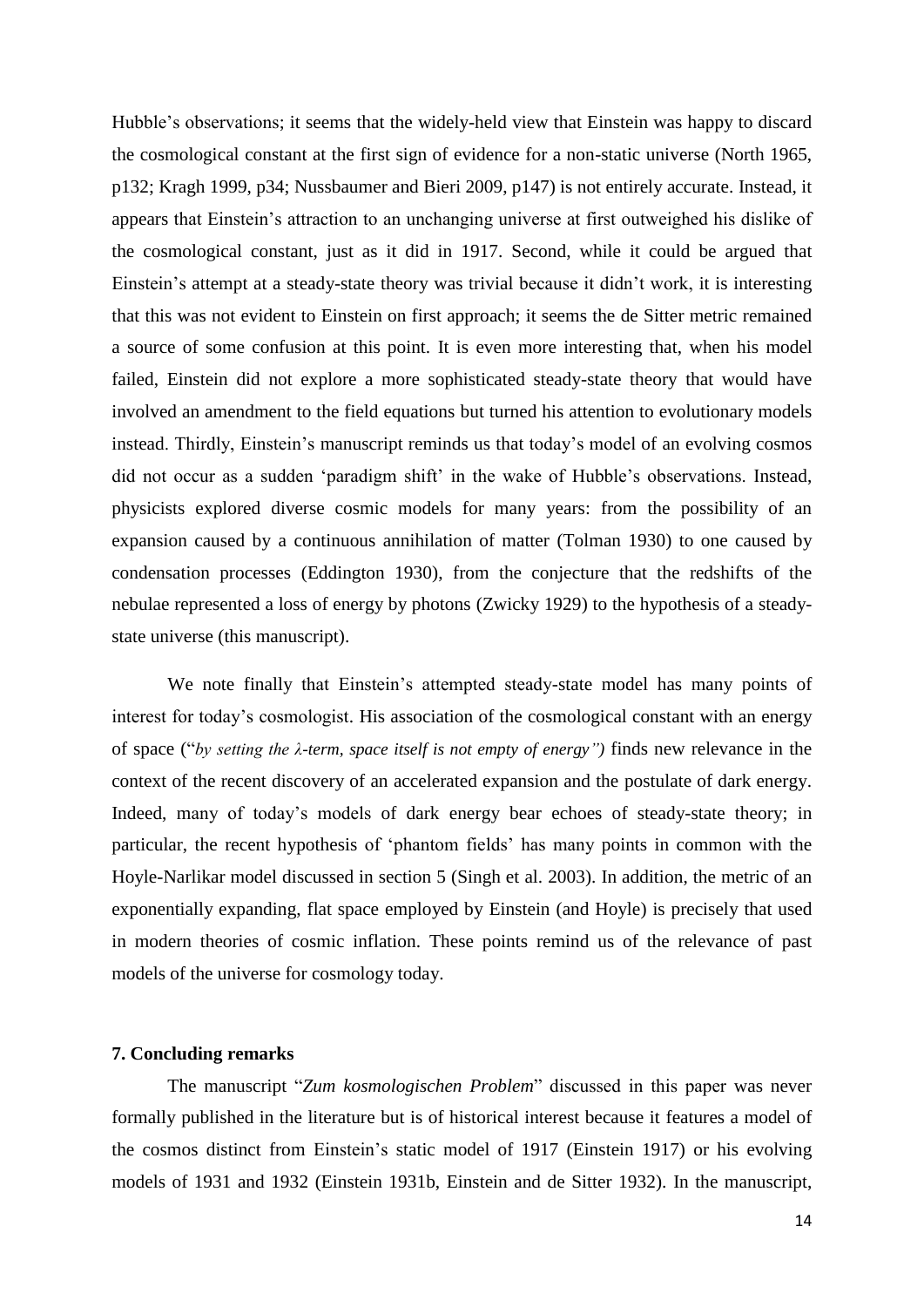Einstein considers a steady-state universe of expanding radius, non-zero cosmological constant and constant matter density, where the latter is maintained by the continuous formation of matter from space; this model anticipates the well-known steady-state cosmology of Hoyle, Bondi and Gold.

The manuscript was almost certainly written after 1929 and probably before Einstein's published cosmic models of 1931 and 1932. It was very likely abandoned because of a fundamental flaw in the specific model proposed; we suggest that Einstein declined to try again with a more sophisticated version because he came to the view that steady-state models were overly contrived. The manuscript is nevertheless of interest in the study of  $20<sup>th</sup>$  century cosmology because it demonstrates that Einstein conducted an internal debate between steady-state and evolving models of the universe decades before a similar debate took place in the wider cosmological community.

#### **Acknowledgements**

The authors would like to thank the Albert Einstein Foundation of the Hebrew University of Jerusalem for permission to publish our translation of the manuscript and the excerpts shown in figures 1 and 2. Cormac O'Raifeartaigh thanks Micheal O'Keeffe of Waterford Institute of Technology and Professor John Barrow of the Department of Applied Mathematics & Theoretical Physics at Cambridge University for helpful discussions. Simon Mitton wishes to thank St Edmund's College, Cambridge for the provision of research facilities.

#### **Note added in proof**

An article giving further details on the historical background of Einstein's manuscript has recently been published on the Physics ArXiv by Professor Harry Nussbaumer (http://arxiv.org/abs/1402.4099).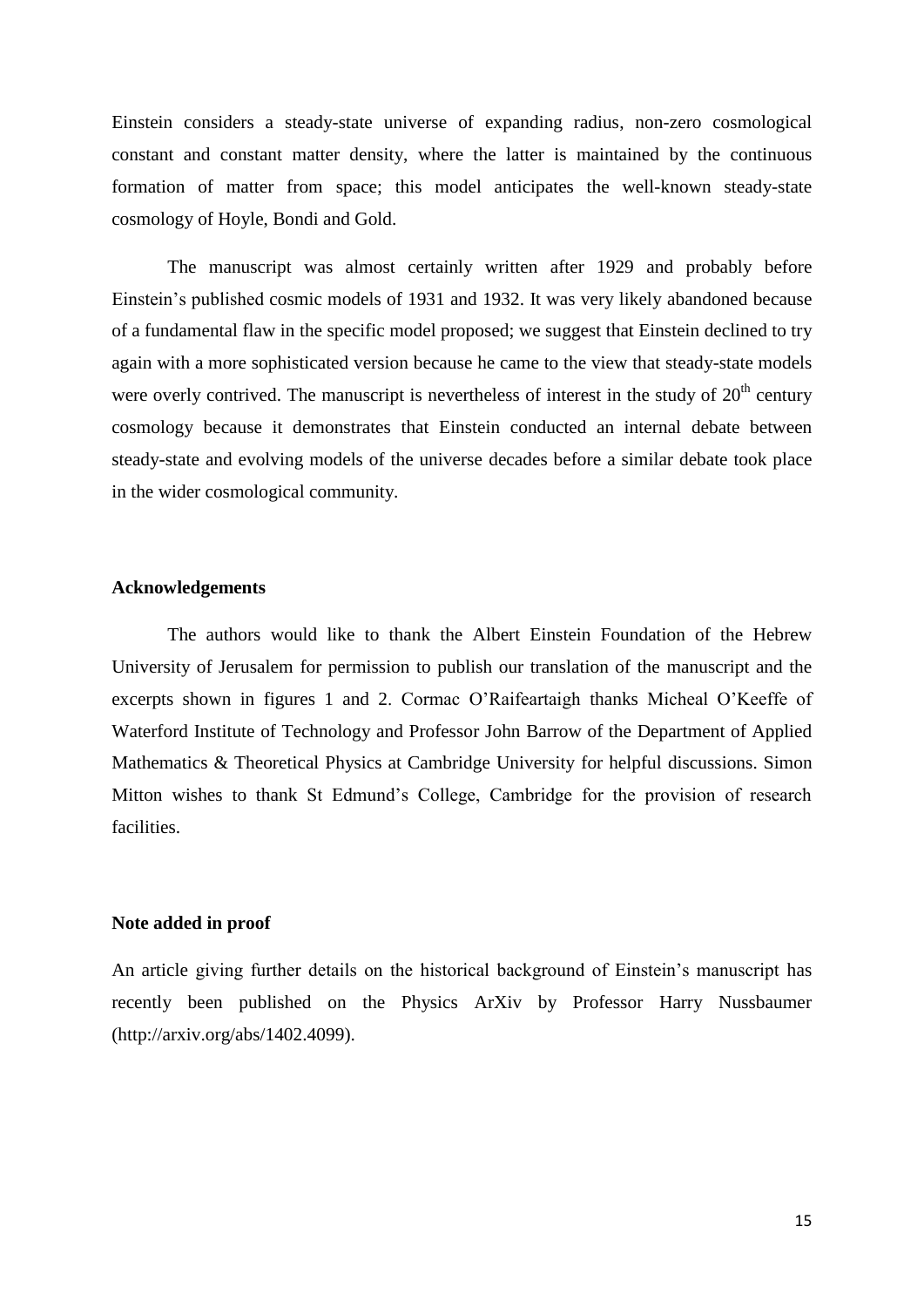### **Figure 1**

© The Hebrew University of Jerusalem © האוניברסיטה העברית בירושלים Zum kommologischen Troblem. The wichtigste grundseitzliche Schweerigkeit, welche un gingt, nem man nach der tit fragt, wie die Materse bekanntlich durin, dass der Granitationsgesetze im Algemeinen most der Hypothese einer endlichen mittleren Fichte der Materie micht verträglich sind. Schen zu der Zeit, als man noch allymen an Newtons Gravetations - Theorie firstheelt, hat deshall Seeliger das Newton'sehe Gesetz durch ten thetandstunktion modifiziert, welche für grosse tostände & erheblich schneller abfällt als 2.

Title and opening paragraph of manuscript [2-112], reproduced from the Albert Einstein Archive by kind permission of the Hebrew University of Jerusalem.

### **Figure 2**

Die glischungen (1) ledform  $-\frac{3}{2}a^{2}+de^{2}=0$  $\frac{3}{4}x^2-4c^2$  =  $xe^{-2}$ oder  $x^2 = \frac{x}{x^2}e^{x^2} - \frac{xe^2}{x}e^{x^2} - \cdots (4)$ Die Fielde ist also konstant und bestimmt die Expansion besauf das Porgerichen. Retractitet man ein derch shysische Musstelle begreigtes Valumen, so wonderto managesetyt metenielle Teilchen and dessentes henows, Danist de Bichte konstant blisbe, misse immer neue Massenteilchen in dem Blumen aus dem Ramme entstehen.  $2 - 112$ 

Excerpt from the third page of manuscript [2-112], reproduced from the Albert Einstein Archive by kind permission of the Hebrew University of Jerusalem. In the first of the simultaneous equations, the coefficient of the α 2 term has been amended to **-3**/4 in different ink. The sentence following equation (4) states *"Die Dichte ist also konstant und bestimmt die Expansion bis auf das Vorzeichen*" or "*The density is therefore constant and determines the expansion apart from its sign"*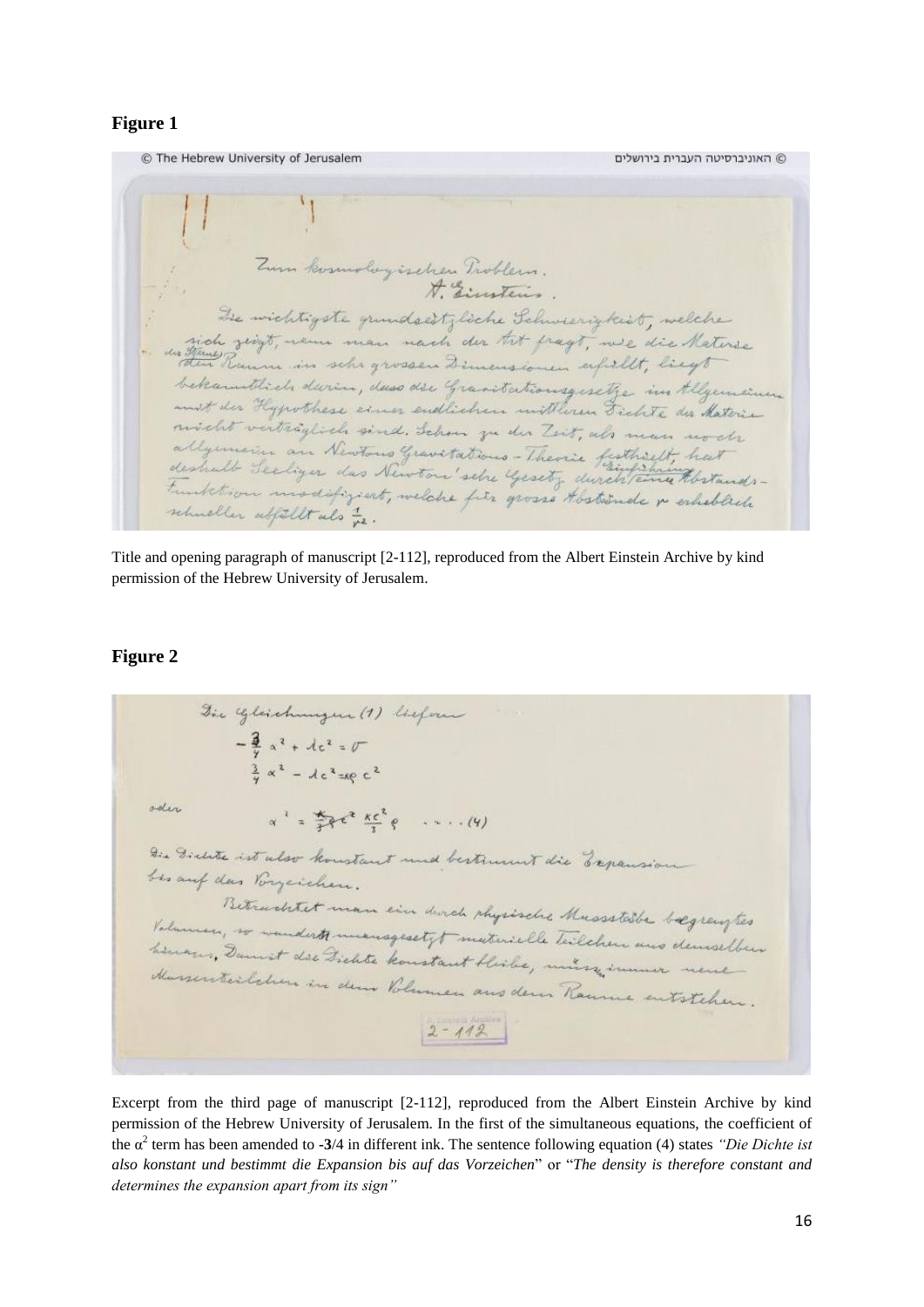#### **References**

Arrhenius, S. 1908. *World in the Making; the Evolution of the Universe*. Transl. H. Borns, Harper, Michigan

Arrhenius, S. 1909. *Världernaus Utveckling*. Hugo Greber, 6<sup>th</sup> ed., Stockholm

Associated Press Report.1931a. Prof. Einstein begins his work at Mt. Wilson. *New York Times*, Jan 3, p1

Associated Press Report. 1931b. Red shift of nebulae a puzzle, says Einstein*. New York Times*, Feb 12, p2

Bartusiak, M. 2009. *The Day We Found the Universe*. Vintage Books, New York

Bondi, H. 1952. *Cosmology.* Cambridge University Press, Cambridge.

Bondi H. and T. Gold, 1948.The steady-state theory of the expanding universe *Mon. Not. Roy. Ast. Soc.* **108**: 252-70

de Sitter, W. 1930. On the magnitudes, diameters and distances of the extragalactic nebulae , and their apparent radial velocities*. Bull. Astron. Inst. Neth.* **5**: 157-171

Eddington, A.S.1930. On the instability of Einstein's spherical world. *Mon. Not. Roy. Ast. Soc.***90**, 668-678

Eddington, A.S. 1931. The end of the world: from the standpoint of mathematical physics. *Nature* **127**: 447-453

Einstein, A. 1917. Kosmologischege Betrachtungen zur allgemeinen Relativitätstheorie. *Sitzungsb. König. Preuss. Akad*. 142-152, reprinted and translated in *The Principle of Relativity* (Dover, 1952) 175-188

Einstein, A. 1931a. Zum kosmologischen Problem. *Albert Einstein Archive Online*, Archive No**. 2**-112, http://alberteinstein.info/vufind1/Record/EAR000034354

Einstein, A. 1931b. Zum kosmologischen Problem der allgemeinen Relativitätstheorie *Sitzungsb. König. Preuss. Akad*. 235-237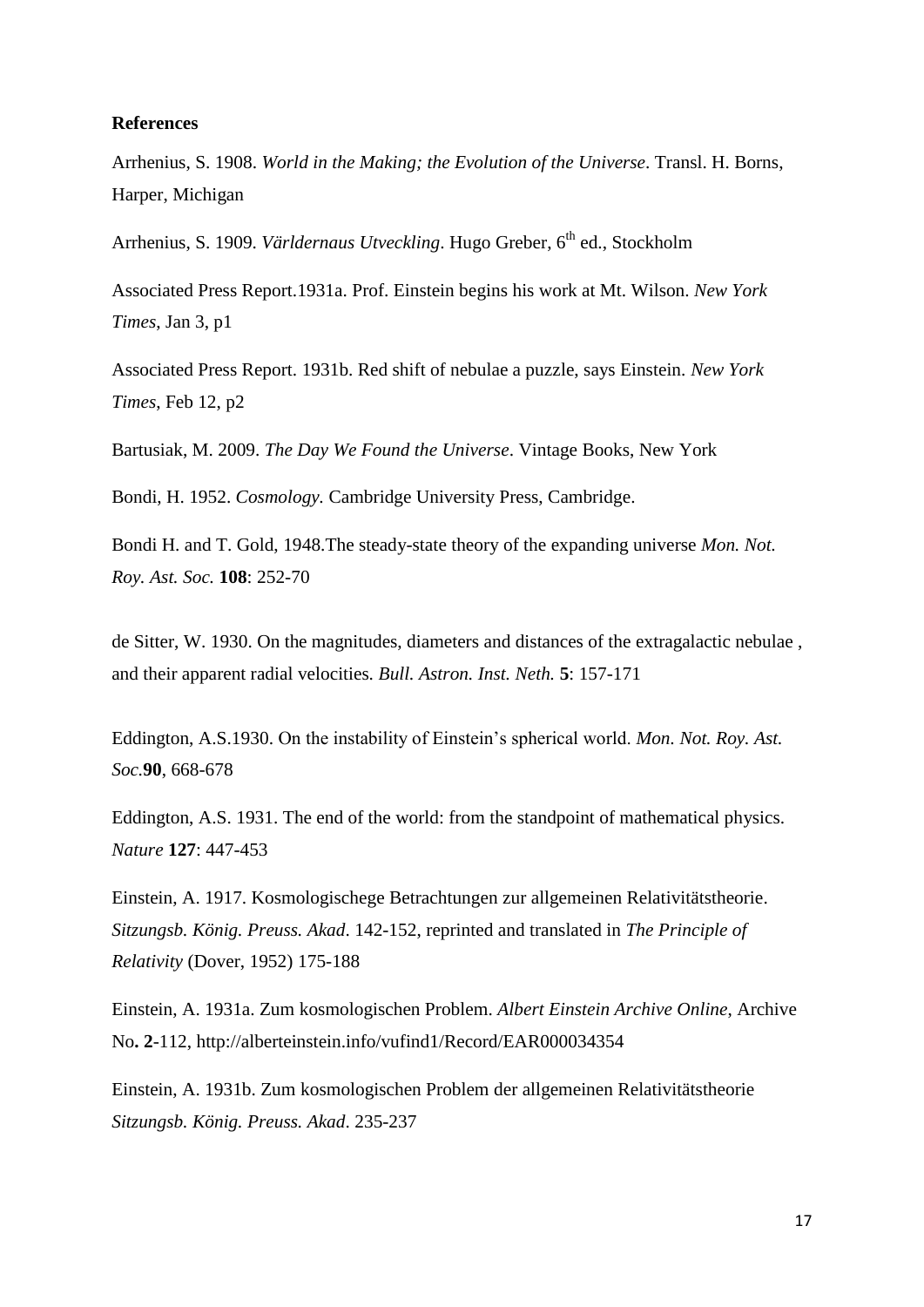Einstein, A. 1945. On the cosmological problem. Appendix to *The Meaning of Relativity*. Princeton University Press, Princeton. 2nd Ed.109-132. Also available in later editions

Einstein, A. 1952. Letter to Jean-Jacques Fehr. *Albert Einstein Archive Online,* Archive No**. 26-**074

Einstein, A. and W. de Sitter. 1932. On the relation between the expansion and the mean density of the universe *Proc. Nat. Acad. Sci.***18**: 213-214

Eisinger, J .2011. *Einstein on the Road.* Prometheus Books, New York

Friedman, A. 1922. Über die Krümmung des Raumes*. Zeit. Physik.* **10**: 377-386

Friedman, A. 1924. Über die Möglichkeit einer Welt mit constanter negative Krümmung des Raumes. *Zeit.Physik.* **21**: 326-332

Hoyle, F. 1948. A new model for the expanding universe. *Mon. Not. Roy. Ast. Soc*. **108**: 372- 382

Hoyle, F. and J.V. Narlikar 1962. Mach's principle and the creation of matter. *Proc. Roy. Soc* **270**: 334-339

Hubble, E. 1929. A relation between distance and radial velocity among extra-galactic nebulae. *Proc. Nat. Acad. Sci.***15**: 168-173

Jeans, J. 1928. *Astronomy and Cosmogony.* Cambridge University Press, Cambridge

Kragh, H. 1996. *Cosmology and Controversy*. Princeton University Press, Princeton, New Jersey

Lemaître, G. 1931. The beginning of the world from the point of view of quantum theory. *Nature* 1**27:** 706

MacMillan, W.D. 1918. On stellar evolution. *Astrophys. J*. **48**: 35-49

MacMillan, W.D. 1925. Some mathematical aspects of cosmology*. Science* **62**: 63-72, 96- 99, 121-127

McCrea, W. 1951. Relativity theory and the creation of matter *Proc. Roy. Soc*. **206:** 562-75

Michelmore, P. 1962. *Einstein: Profile of the Man*. Dodd, Mead and Co., New York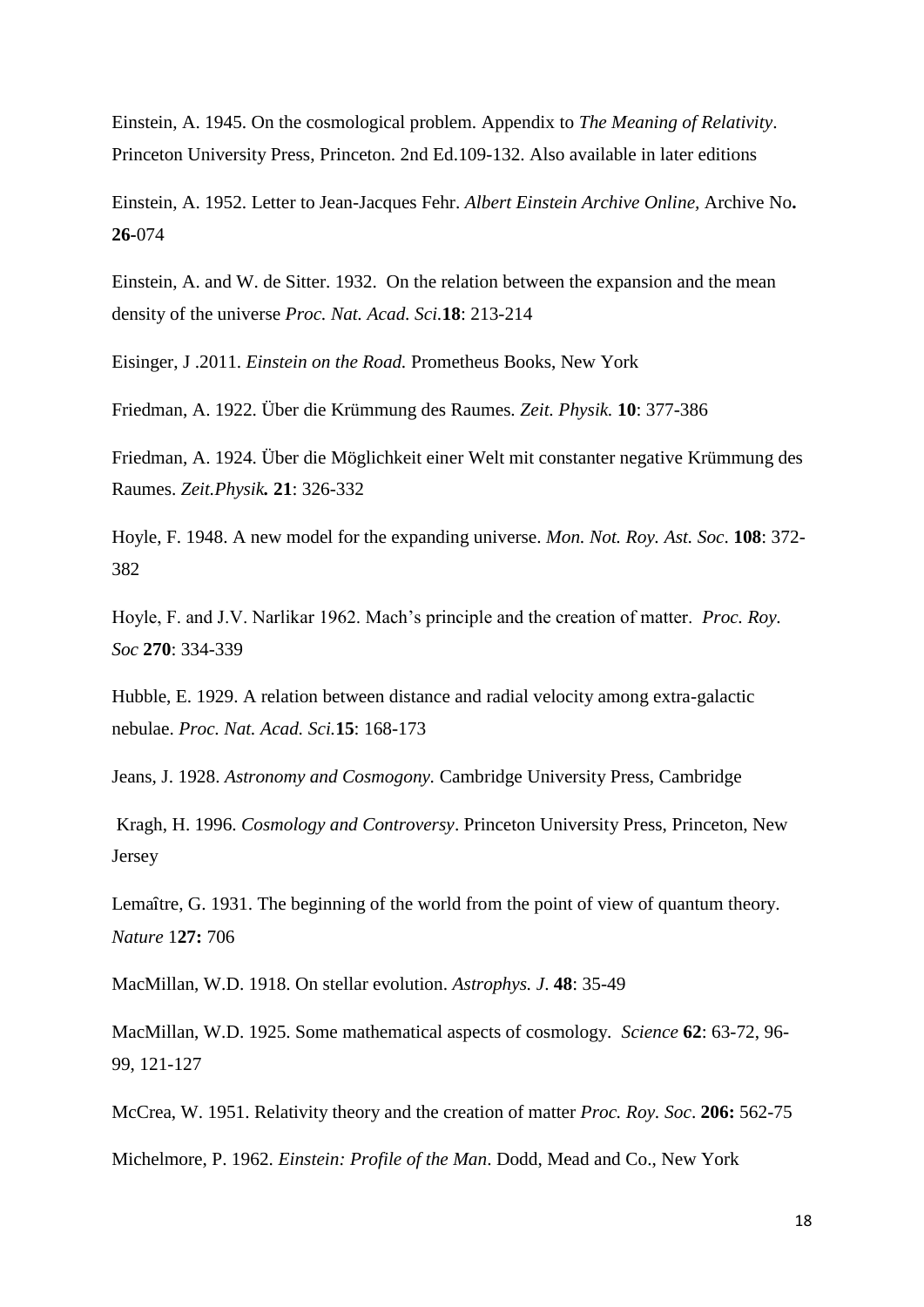Millikan R. 1928. Available energy. *Science* **68:** 279-284

Mitton, S. 2005. *Fred Hoyle: A Life in Science*. Aurum Press, London

Narlikar, J.V. 1988. *The Primeval Universe*. Oxford University Press, Oxford

Nernst, W. 1928. Physico-chemical considerations in astrophysics. *J. Franklin Inst*. **206**: 135- 142

North, J.D. 1965. *The Measure of the Universe: A History of Modern Cosmology*. Oxford University Press, Oxford.

Nussbaumer, H. 2014. Einstein's conversion to the expanding universe. *Eur. Phys. J (H)* **39**(1): 37-62

Nussbaumer, H. and L. Bieri.2009. *Discovering the Expanding Universe*. Cambridge University Press, Cambridge

O'Raifeartaigh, C. 2013. The contribution of V.M. Slipher to the discovery of the expanding universe. *'Origins of the Expanding Universe:1912-1932'*, edited by M.Way and D. Hunter. Astron. Soc. Pacific. Conference Series **471:** 49-62

O'Raifeartaigh, C. and B. McCann. 2014. Einstein's cosmic model of 1931 revisited: an analysis and translation of a forgotten model of the universe. *Eur. Phys. J (H)* **39**(1):63-85

Singh, P. Sami, M. and Dadhich N. 2003.Cosmological dynamics of the phantom field. *Phys. Rev. D* **68**(2): 023522

Stachel, J. 2013. Private communication, November 23<sup>rd</sup>

Tolman, R. 1929. On the astronomical implications of the de Sitter line element for the universe. *Proc. Nat. Acad. Sci*. **69:** 245-274

Tolman, R. 1930. The effect of the annihilation of matter on the wave-length of light from the nebulae. *Proc. Nat. Acad. Sci.* **16:** 320-337

Wolff, B. 2013. Private communication, December 22<sup>nd</sup>

Zwicky, F. 1929. On the red shift of spectral lines through interstellar space. *Proc. Nat. Acad. Sci.* **15:** 773-779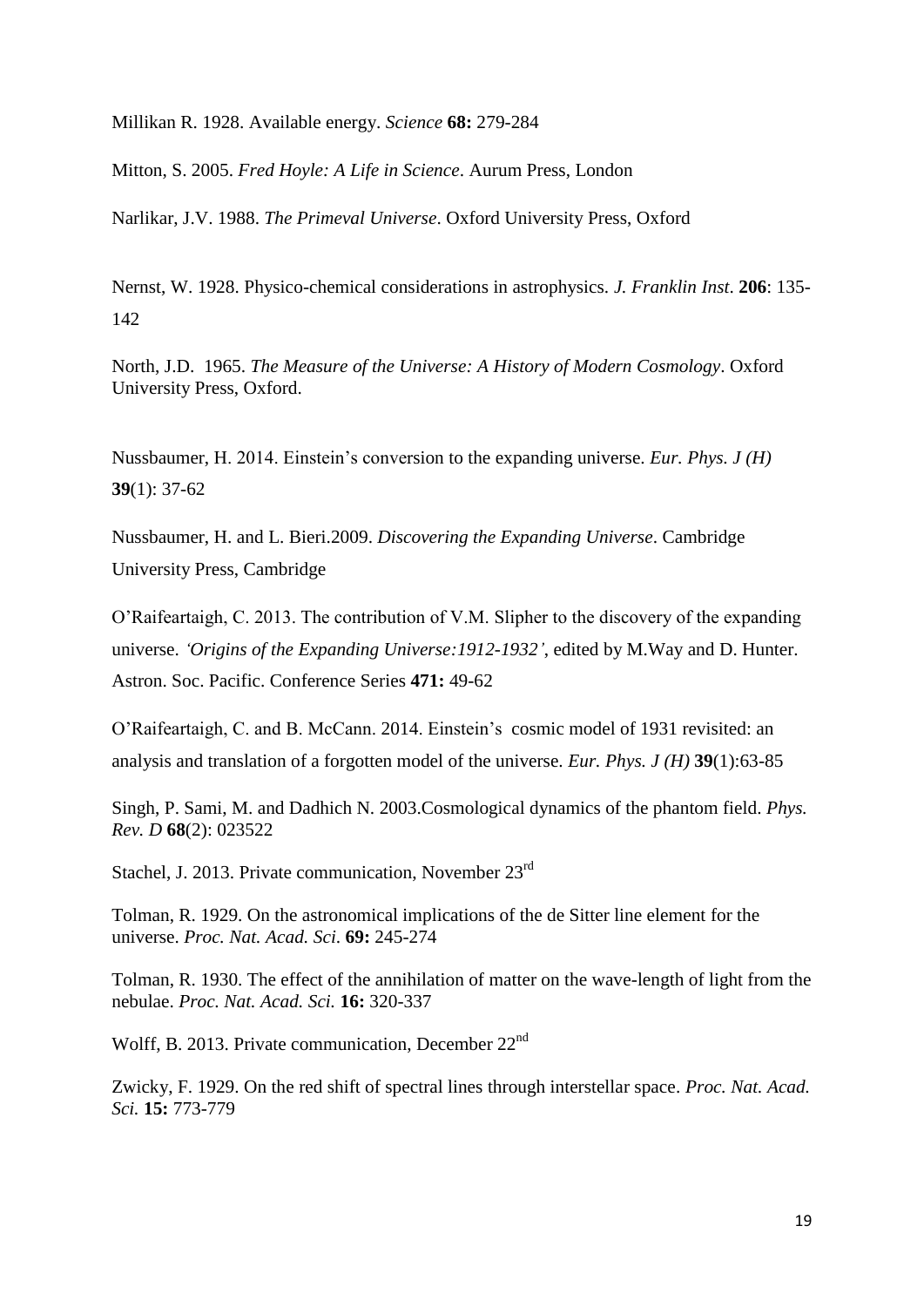# **Appendix** Translation of Einstein's manuscript<sup>\*</sup>

On the cosmological problem

#### **A. Einstein**

It is well known that the most important fundamental difficulty that emerges when one asks how the stellar matter fills up space in very large dimensions is that the laws of gravity are not in general consistent with the hypothesis of a finite mean density of matter. Thus, at a time when Newton's theory of gravity was still generally accepted, Seeliger had already modified the Newtonian law by the introduction of a distance function that, for large distances r, diminishes considerably faster than  $1/r^2$ .

This difficulty also arises in the general theory of relativity. However, I have shown in the past that this can be overcome by the introduction of the so-called "*λ*–term" to the field equations. The field equations can then be written in the form

$$
\left(R_{ik} - \frac{1}{2}g_{ik}R\right) - \lambda g_{ik} = \kappa T_{ik} \qquad \dots (1)
$$

$$
R_{ik} = \Gamma_{ik,\sigma}^{\sigma} - \Gamma_{i\sigma,k}^{\sigma} - \Gamma_{i\tau}^{\sigma}\Gamma_{k\sigma}^{\tau} + \Gamma_{ik}^{\sigma}\Gamma_{\sigma\tau}^{\tau} \qquad \dots (1)
$$

At that time, I showed that these equations can be satisfied by a spherical space of constant radius over time, in which matter has a density *ρ* that is constant over space and time.

It has since transpired that this solution is almost certainly ruled out for the theoretical comprehension of space as it really is.

On the one hand, it follows from investigations based on the same equations by [ ] and by Tolman that there also exist spherical solutions with a world radius *P* that is variable over time, and that my solution is not stable with respect to variations of *P* over time. On the other hand, Hubbel's exceedingly important investigations have shown that the extragalactic nebulae have the following two properties:

- 1) Within the bounds of observational accuracy they are uniformly distributed in space
- 2) They possess a Doppler effect proportional to their distance.

De Sitter and Tolman have already shown that there are solutions to equations (1) that can account for these observations. However the difficulty arose that the theory unvaryingly led to a beginning in time about 10<sup>10</sup> -10<sup>11</sup> years ago, which for various reasons seemed unacceptable.

<sup> $*$ </sup> Translated from the original manuscript by Cormac O'Raifeartaigh and Brendan McCann by kind permission of the Hebrew University of Jerusalem. The manuscript can be viewed as Document [2-112] on the Albert Einstein Archive Online at http://alberteinstein.info/vufind1/Record/EAR000034354.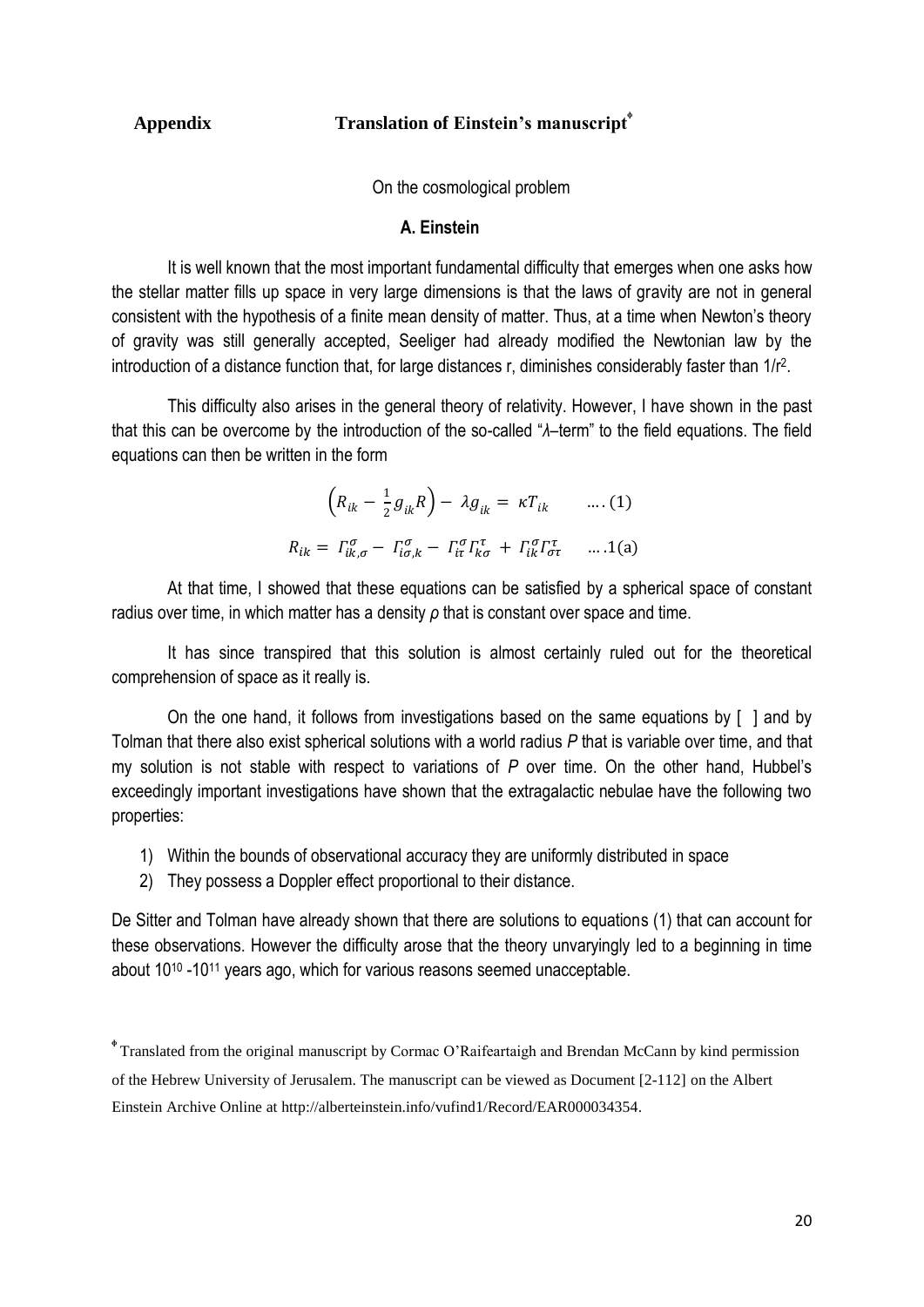In what follows, I wish to draw attention to a solution to equation (1) that can account for Hubbel's facts, and in which the density is constant over time. While this solution is included in Tolman's general scheme, it does not appear to have been taken into consideration thus far.

I let

$$
ds^{2} = -e^{\alpha t} (dx_{1}^{2} + dx_{2}^{2} + dx_{3}^{2}) + c^{2} dt^{2} ... \qquad (2)
$$

This manifold is spatially Euclidean. Measured by [this] yardstick, the distance between two points increases over time as  $e^{\frac{\alpha}{2}}$  $\frac{a}{2}$ t; one can thus account for Hubbel's Doppler effect by giving the masses (thought of as uniformly distributed) constant co-ordinates over time. Finally, the metric of this manifold is constant over time. For it is transformed by applying the substitution

$$
t' = t - \tau \quad (\tau = const)
$$

$$
\frac{x'_1}{x_1} = \frac{x'_2}{x_2} = \frac{x'_3}{x_3} = e^{-\frac{\alpha}{2}\tau}
$$

*into*

$$
ds^2 = e^{\alpha t} (dx_1^2 + dx_2^2 + dx_3^2) + c^2 dt^2
$$

.

We ignore the velocities of the masses relative to the co-ordinate system as well as the gravitational effect of the radiation pressure. The matter tensor is then to be expressed in the form

$$
T^{ik} = \rho u^i u^k \quad (u^i = \frac{dx^i}{ds})
$$

or

where

$$
T_{ik} = \rho u^{\sigma} u^{\tau} g_{\sigma i} g_{\tau k}, \qquad \dots (3)
$$
  

$$
u^{1} = u^{2} = u^{3} = 0; u^{4} = \frac{1}{c}.
$$

Equations (1) yield

$$
\frac{-3[9?]}{4}\alpha^2 + \lambda c^2 = 0
$$
  

$$
\frac{3}{4}\alpha^2 - \lambda c^2 = \kappa \rho c^2
$$

or

The density is therefore constant and determines the expansion apart from its sign.

 $\alpha^2 = \frac{\kappa c^2}{2}$ 

If one considers a physically bounded volume, particles of matter will be continually leaving it. For the density to remain constant, new particles of matter must be continually formed within that

 $\frac{c}{3}\rho$  .... (4)